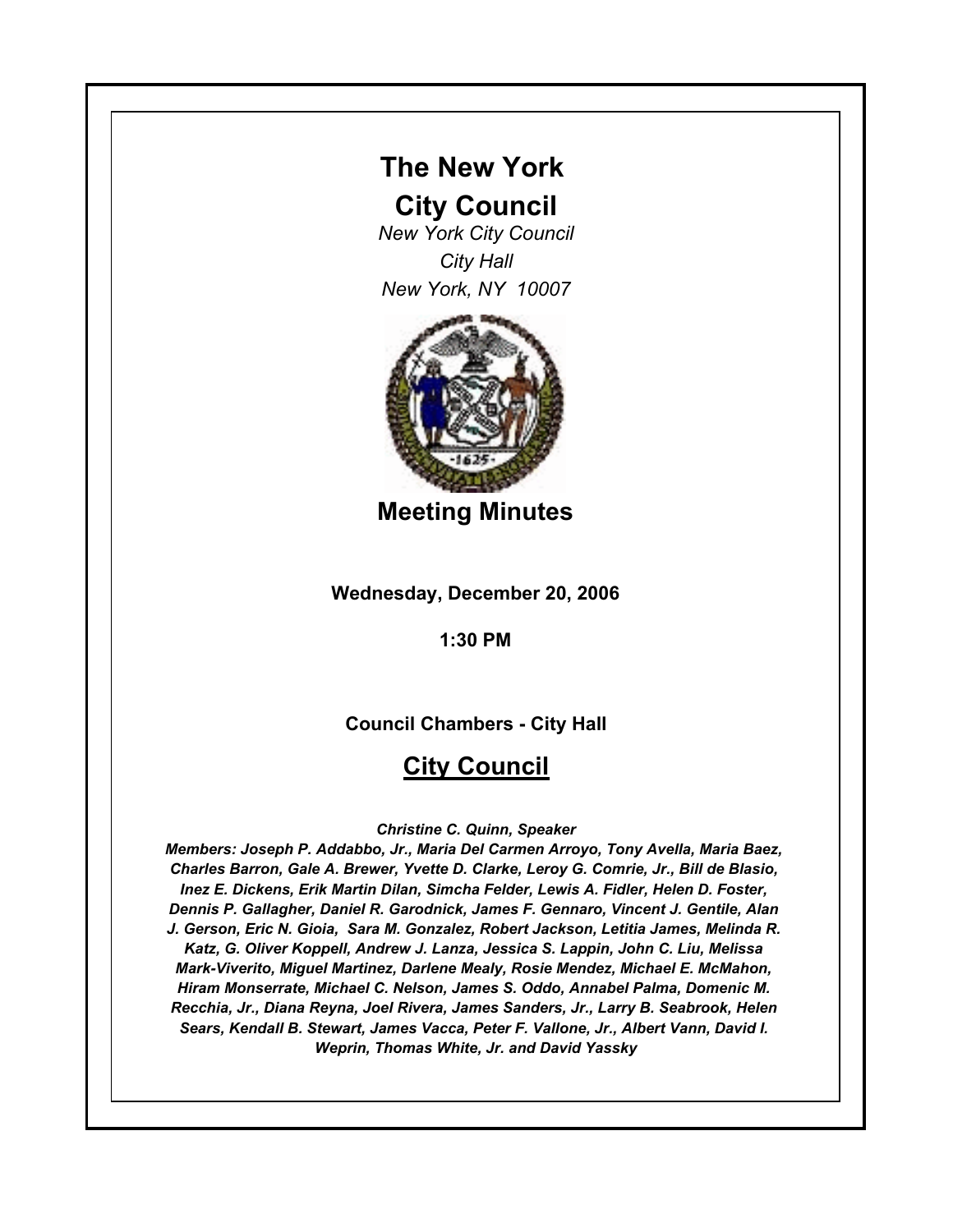*The Public Advocate (Ms. Gotbaum)*

1. Roll Call

#### **Present,**

Speaker Quinn, Addabbo Jr., Arroyo, Avella, Baez, Barron, Brewer, Clarke, Comrie Jr., Dickens, Dilan, de Blasio, Felder, Fidler, Foster, Gallagher, Garodnick, Gennaro, Gentile, Gerson, Gioia, Gonzalez, Jackson, James, Katz, Koppell, Lappin, Liu, Mark-Viverito, Martinez, McMahon, Mealy, Mendez, Monserrate, Nelson, Oddo, Palma, Recchia Jr., Rivera, Sanders Jr., Seabrook, Sears, Stewart, Vacca, Vallone Jr., Vann, Weprin, White Jr. and Yassky

#### **Excused,**

Lanza and Reyna

*The presence of a quorum was announced by The Public Advocate (Ms. Gotbaum).*

### 2. Invocation

*The Invocation was delivered by: Rabbi Felicia L. Sol, Congregation.*

*Council Member Brewer moved to spread the Invocation in full upon the Record.*

## 3. Adoption of Minutes

*Council Member Comrie moved that the Minutes of the Stated Meeting of November 15, 2006 be adopted as printed.*

4. Messages & Papers from the Mayor

*None*

- 5. Communications from City, County & Borough Offices *None*
- 6. Petitions and Communications

*None*

## 7. Land Use Call-Ups

**M 0494-2006 By The Speaker (Council Member Quinn): Pursuant to Rule 11.20(c) of the Council and Section 197-d (b)(3) of the New York City Charter, the Council hereby resolves that the action of the City Planning Commission on Uniform Land Use Procedure Application no. C 060310 ZSM, shall be subject to Council review.**

*Attachments:* Hearing Transcript - Stated Meeting 12/20/06

**A motion was made that this Land Use Call-Up be Approved, by Council approved by Roll Call.**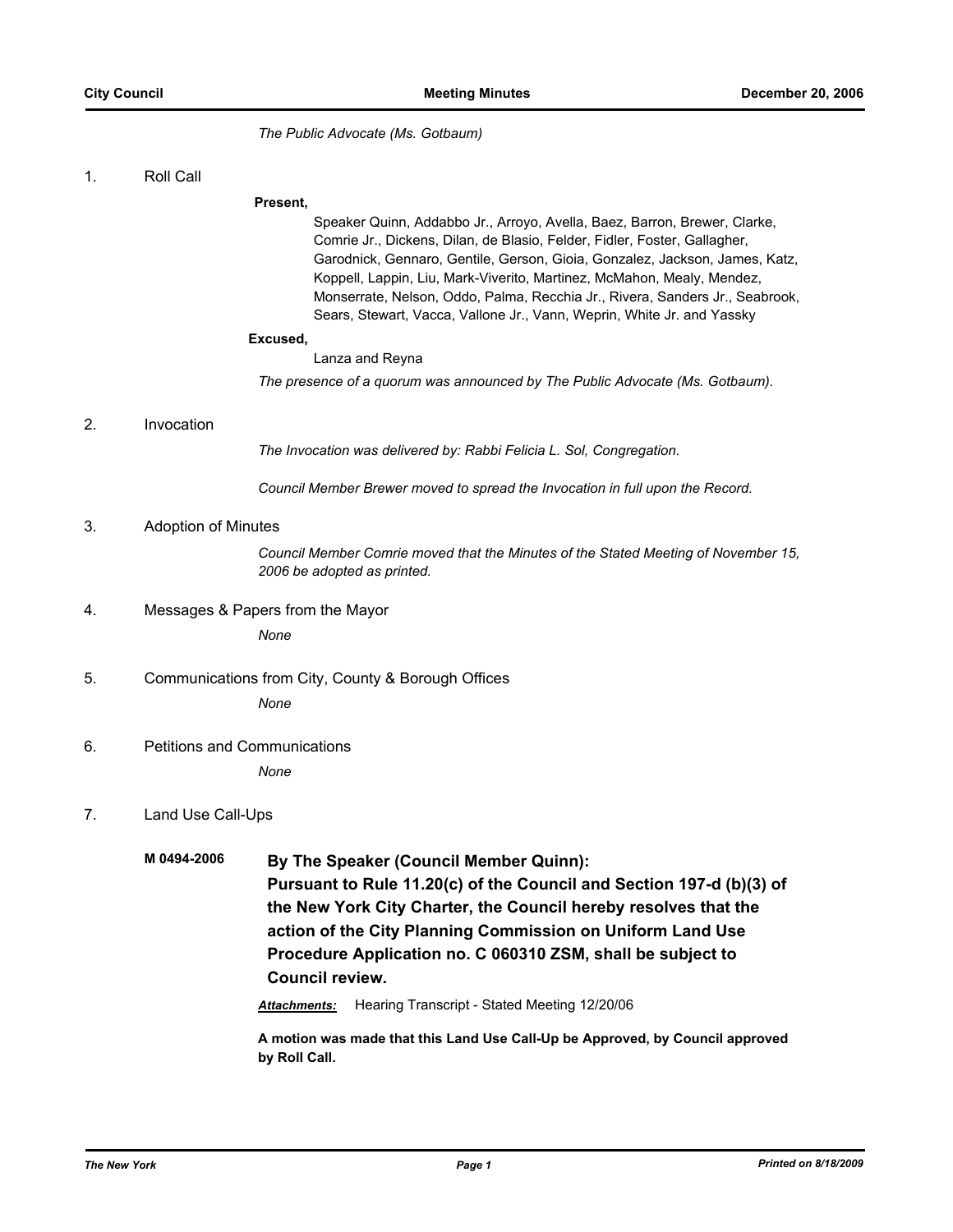### **Affirmative,** 49 -

Speaker Quinn, Addabbo Jr., Arroyo, Avella, Baez, Barron, Brewer, Clarke, Comrie Jr., Dickens, Dilan, de Blasio, Felder, Fidler, Foster, Gallagher, Garodnick, Gennaro, Gentile, Gerson, Gioia, Gonzalez, Jackson, James, Katz, Koppell, Lappin, Liu, Mark-Viverito, Martinez, McMahon, Mealy, Mendez, Monserrate, Nelson, Oddo, Palma, Recchia Jr., Rivera, Sanders Jr., Seabrook, Sears, Stewart, Vacca, Vallone Jr., Vann, Weprin, White Jr. and Yassky

## **Excused,** 2 -

### Lanza and Reyna

*The Public Advocate (Ms. Gotbaum) put the question whether the Council would agree with and adopt such motion which was decided in the affirmative by the following vote:*

*At this point, the Public Advocate (Ms. Gotbaum) declared that the aforementioned items were adopted and referred to the Committee on Land Use and to the appropriate Land Use subcommittee.*

- 8. Communication from the Speaker
- 9. Discussion of General Orders
- 10. Reports of Special Committees

*None*

11. Reports of Standing Committees

Report of the Committee on Housing and Buildings

- **Int 0486-2006 A Local Law to amend the New York city charter, in relation to the establishment of an affordable housing fund and the administrative code of the city of New York, in relation to benefits pursuant to section four hundred twenty-one-a of the real property tax law.**
	- *Attachments:* Int. No. 486 12/6/06, Press Release 12/6/06, Committee Report 12/11/06, Hearing Transcript 12/11/06, Committee Report 12/12/06, Hearing Transcript 12/12/06, Committee Report 12/19/06, Hearing Transcript 12/19/06, Committee Report - 12/20 Stated Meeting, Media Advisory 12/20/06, Fiscal Impact Statement, Local Law, Hearing Transcript - Stated Meeting 12/20/06

*With Message of Necessary*

## **A motion was made that this Introduction be Approved by Council approved by Roll Call.**

## **Affirmative,** 44 -

Speaker Quinn, Addabbo Jr., Arroyo, Baez, Brewer, Clarke, Comrie Jr., Dickens, Dilan, de Blasio, Felder, Fidler, Foster, Gallagher, Garodnick, Gennaro, Gentile, Gerson, Gioia, Gonzalez, Jackson, James, Katz, Koppell, Lappin, Liu, Mark-Viverito, Martinez, McMahon, Nelson, Oddo, Palma, Recchia Jr., Rivera, Sanders Jr., Seabrook, Sears, Stewart, Vacca, Vallone Jr., Vann, Weprin, White Jr. and Yassky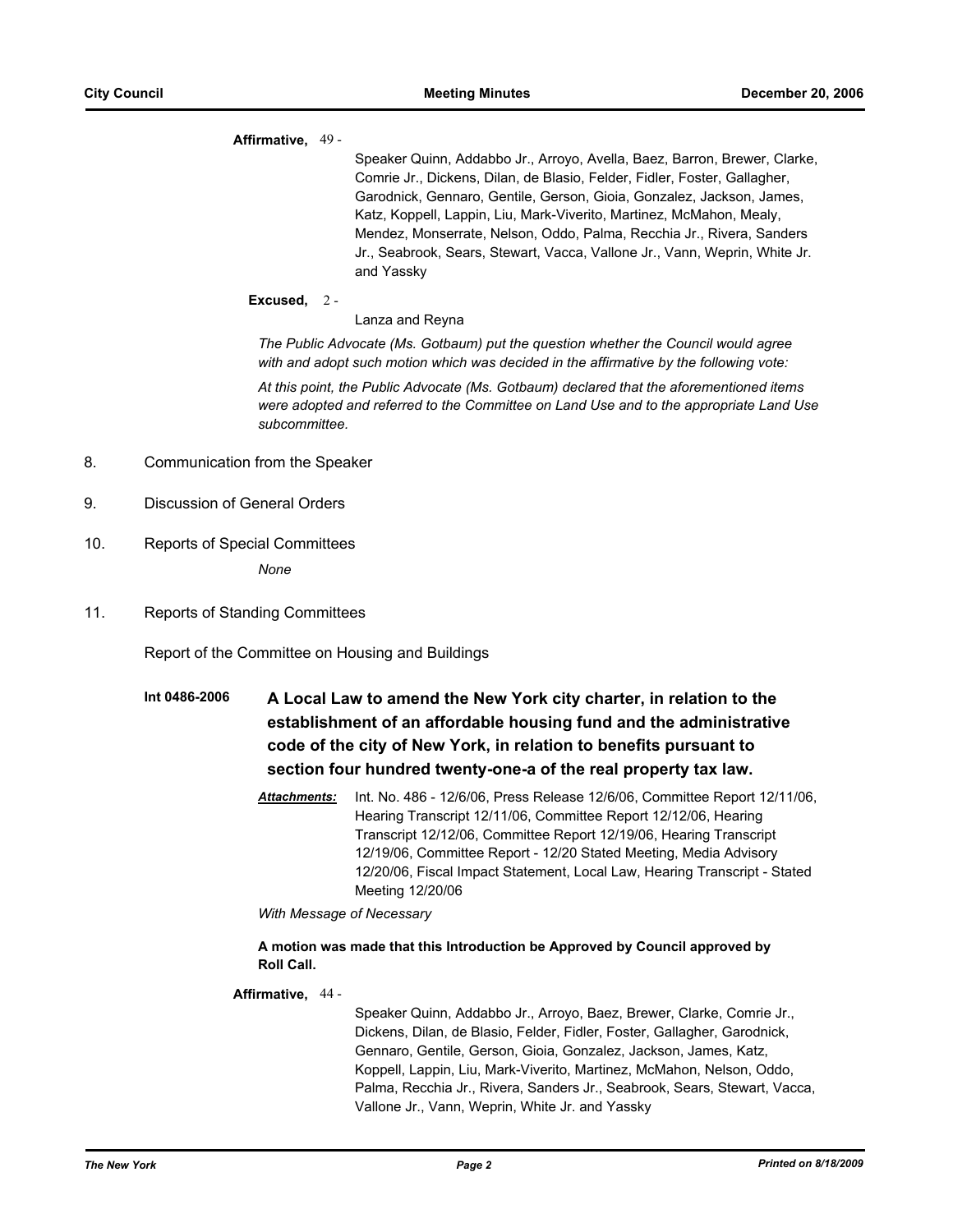| Negative, $5 -$                                                                                                                                                                                                                                                                                                                           |  | Avella, Barron, Mealy, Mendez and Monserrate                                                                                                                                                                                                                                                                                                                                                                                          |
|-------------------------------------------------------------------------------------------------------------------------------------------------------------------------------------------------------------------------------------------------------------------------------------------------------------------------------------------|--|---------------------------------------------------------------------------------------------------------------------------------------------------------------------------------------------------------------------------------------------------------------------------------------------------------------------------------------------------------------------------------------------------------------------------------------|
| Excused, $2 -$                                                                                                                                                                                                                                                                                                                            |  | Lanza and Reyna                                                                                                                                                                                                                                                                                                                                                                                                                       |
| <b>Enactment No: 2006/058</b><br><b>Res 0652-2006</b><br>Resolution calling upon the New York State Legislature to pass,<br>and the Governor to approve, an extension of the 421-a tax<br>incentive program that requires longer term affordability of units for<br>low and middle-income New Yorkers by extending the benefit<br>period. |  |                                                                                                                                                                                                                                                                                                                                                                                                                                       |
| <b>Attachments:</b>                                                                                                                                                                                                                                                                                                                       |  | Committee Report, Hearing Transcript, Media Advisory 12/20/06, Hearing<br>Transcript - Stated Meeting 12/20/06                                                                                                                                                                                                                                                                                                                        |
| <b>Roll Call.</b>                                                                                                                                                                                                                                                                                                                         |  | A motion was made that this Resolution be Approved, by Council approved by                                                                                                                                                                                                                                                                                                                                                            |
| Affirmative, 45 -                                                                                                                                                                                                                                                                                                                         |  | Speaker Quinn, Addabbo Jr., Arroyo, Baez, Brewer, Clarke, Comrie Jr.,<br>Dickens, Dilan, de Blasio, Felder, Fidler, Foster, Gallagher, Garodnick,<br>Gennaro, Gentile, Gerson, Gioia, Gonzalez, Jackson, James, Katz,<br>Koppell, Lappin, Liu, Mark-Viverito, Martinez, McMahon, Mealy, Nelson,<br>Oddo, Palma, Recchia Jr., Rivera, Sanders Jr., Seabrook, Sears, Stewart,<br>Vacca, Vallone Jr., Vann, Weprin, White Jr. and Yassky |
| Negative, 4 -                                                                                                                                                                                                                                                                                                                             |  | Avella, Barron, Mendez and Monserrate                                                                                                                                                                                                                                                                                                                                                                                                 |
| Excused, $2 -$                                                                                                                                                                                                                                                                                                                            |  | Lanza and Reyna                                                                                                                                                                                                                                                                                                                                                                                                                       |

Report of the Committee on Land Use

**LU 0234-2006 Uniform land use review procedure application no. C 060527 HAK, an Urban Development Action Area Designation and Project, located at 1515, 1519-1531 Broadway and 1032-1034 Jefferson Avenue, and the disposition of such property, Borough of Brooklyn, Council District no. 37. This matter is subject to Council Review and action pursuant to §197-c and §197-d of the New York City Charter and Article 16 of the General Municipal Law.**

> *Attachments:* Hearing Transcript - Planning 12/4/06, Hearing Transcript - Planning 12/14/06, Hearing Transcript - Land Use 12/18/06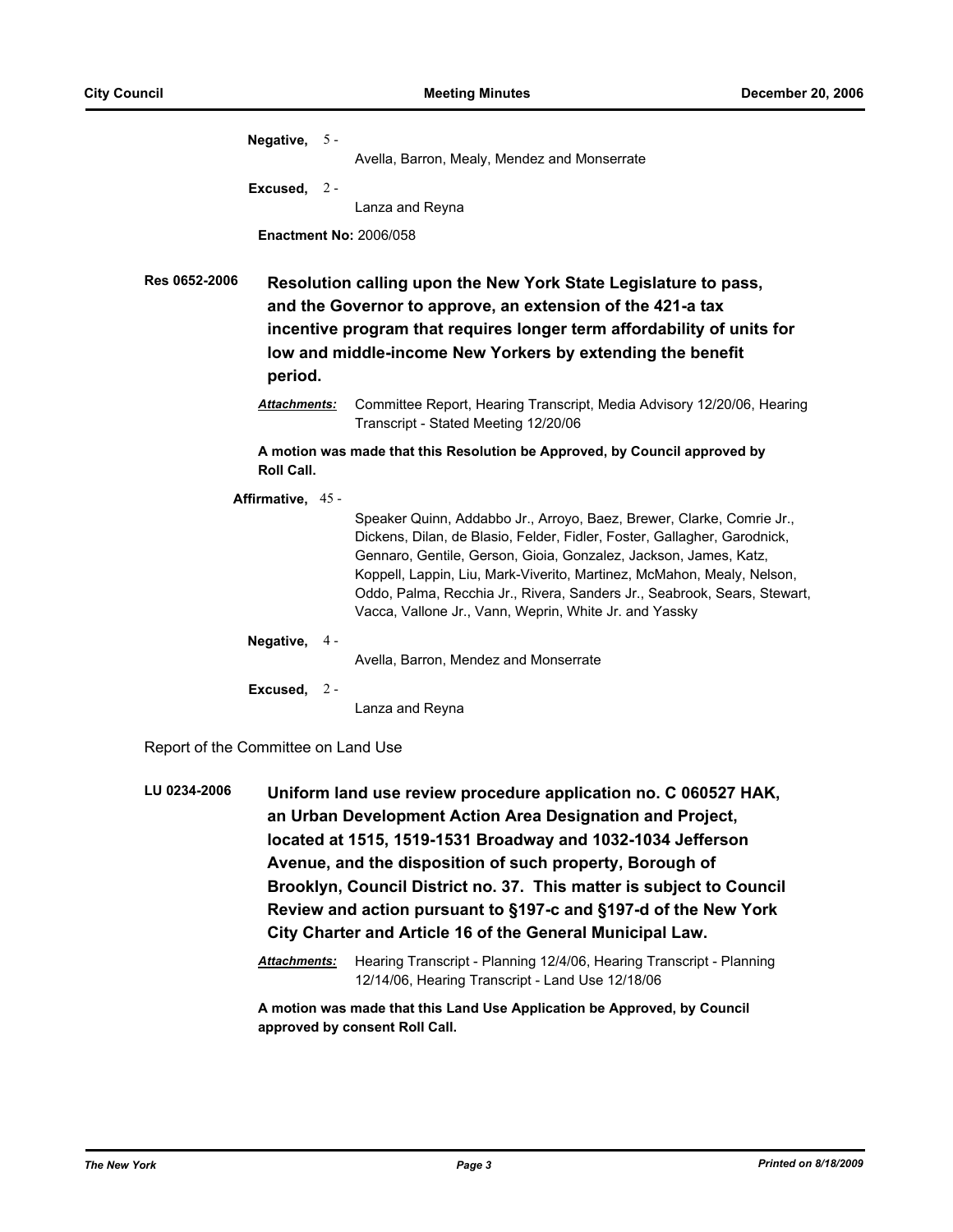**Res 0658-2006 Resolution approving the decision of the City Planning Commission on an application submitted by the Department of Housing Preservation and Development, ULURP No. C 060527 HAK, approving the designation of property located at 1515, 1519-1531 Broadway and 1032-1034 Jefferson Avenue (Block 3387, Lots 1-7, 9, 11, and 12), Brooklyn, as an Urban Development Action Area, approving the project for the area as an Urban Development Action Area Project, and approving the disposition of such property to a developer selected by the Department of Housing Preservation and Development (L.U. No. 234; C 060527 HAK).**

*Attachments:* Committee Report, Hearing Transcript - Stated Meeting 12/20/06

**A motion was made that this Resolution be Approved, by Council approved by consent Roll Call.**

- **LU 0246-2006 Application no. 20075033 HAK, an Urban Development Action Area Project located at 1000 Decatur Street, Council District no. 37, Borough of Brooklyn. This matter is subject to Council review and action pursuant to Article 16 of the New York General Municipal Law, at the request of the New York City Department of Housing Preservation and Development, and pursuant to Section 577 of the Private Housing Finance Law for an exemption from real property taxes.**
	- *Attachments:* Hearing Transcript Planning 9/19/06, Hearing Transcript Planning 10/3/06, Hearing Transcript - Planning 10/11/06, Hearing Transcript - Planning 10/17/06, Hearing Transcript - Planning 11/1/06, Hearing Transcript - Planning 11/20/06, Hearing Transcript - Planning 12/4/06, Hearing Transcript - Planning 12/14/06, Hearing Transcript - Land Use 12/18/06, Project Summary

**A motion was made that this Land Use Application be Approved, by Council approved by consent Roll Call.**

**Res 0659-2006 Resolution approving an Urban Development Action Area Project located at 1000 Decatur Street (Block 3432/Lot 23), Brooklyn, and waiving the urban development action area designation requirement and the Uniform Land Use Review Procedure, pursuant to Sections 693 and 694 of the General Municipal Law (L.U. No. 246; 20075033 HAK).**

> *Attachments:* Committee Report, Hearing Transcript - Stated Meeting 12/20/06, Project Summary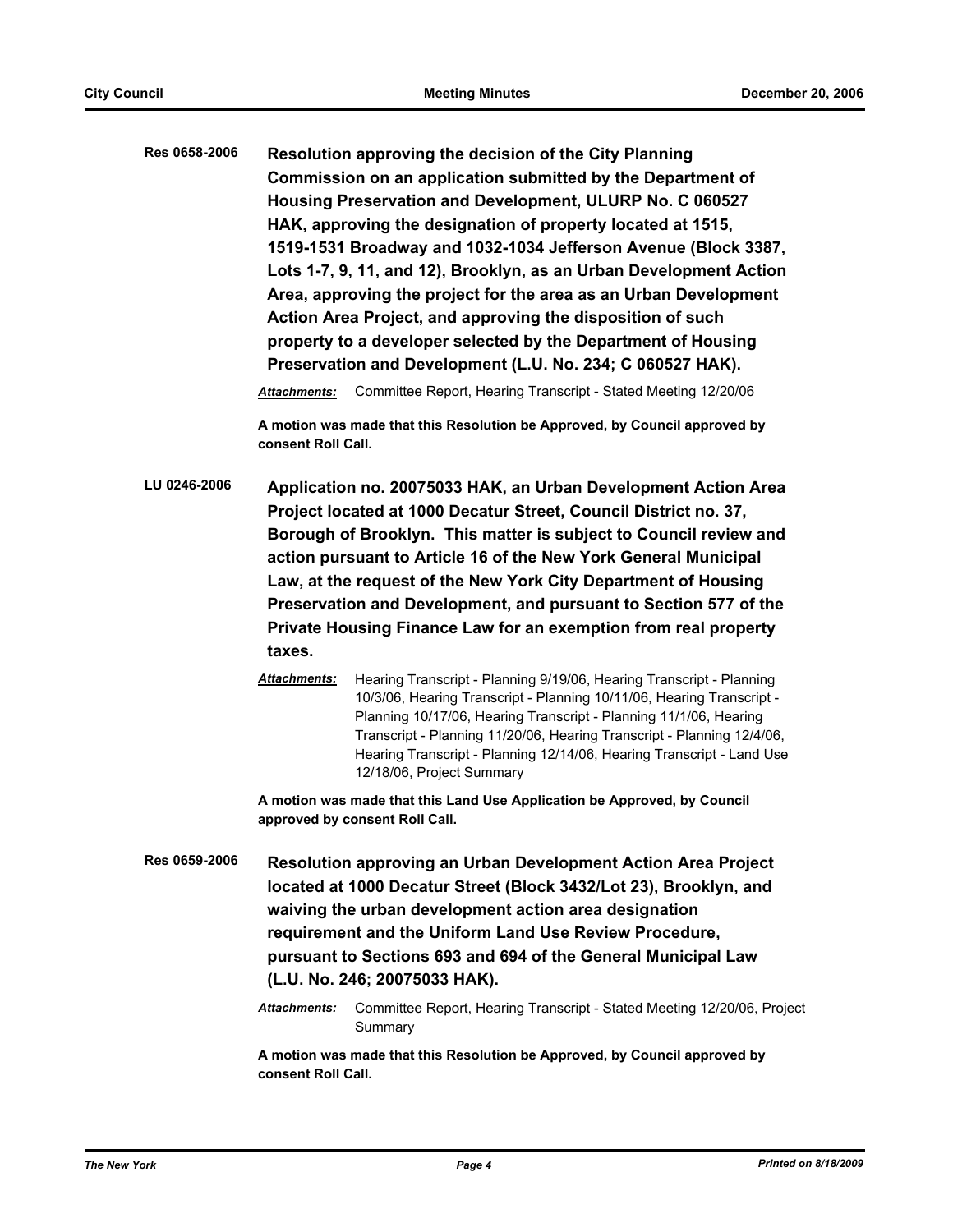**LU 0251-2006 Application no. 20075046 HAX, an Urban Development Action Area Project located at 637 Eagle Avenue, Council District no. 17, Borough of the Bronx. This matter is subject to Council review and action pursuant to Article 16 of the New York General Municipal Law, at the request of the New York City Department of Housing Preservation and Development, and pursuant to Section 696 of General Municipal Law for an exemption from real property taxes.**

> *Attachments:* Hearing Transcript - Planning 9/19/06, Hearing Transcript - Planning 10/3/06, Hearing Transcript - Planning 10/11/06, Hearing Transcript - Planning 10/17/06, Hearing Transcript - Planning 11/1/06, Hearing Transcript - Planning 11/20/06, Hearing Transcript - Planning 12/4/06, Hearing Transcript - Planning 12/14/06, Hearing Transcript - Land Use 12/18/06, Project Summary

**A motion was made that this Land Use Application be Approved, by Council approved by consent Roll Call.**

- **Res 0660-2006 Resolution approving an Urban Development Action Area Project located at 637 Eagle Avenue (Block 2617/Lot 86), the Bronx, and waiving the urban development action area designation requirement and the Uniform Land Use Review Procedure, pursuant to Sections 693 and 694 of the General Municipal Law (L.U. No. 251; 20075046 HAX).**
	- *Attachments:* Committee Report, Hearing Transcript Stated Meeting 12/20/06, Project Summary

**A motion was made that this Resolution be Approved, by Council approved by consent Roll Call.**

- **LU 0261-2006 Application no. 20075056 HAK, an Urban Development Action Area Project located at 164 Cornelia Street, 34 Schaefer Street and 197 Hull Street, Council District no. 37, Borough of Brooklyn. This matter is subject to Council review and action pursuant to Article 16 of the New York General Municipal Law, at the request of the New York City Department of Housing Preservation and Development, and pursuant to Section 696 of General Municipal Law for an exemption from real property taxes.**
	- *Attachments:* Hearing Transcript Planning 9/19/06, Hearing Transcript Planning 10/3/06, Hearing Transcript - Planning 10/11/06, Hearing Transcript - Planning 10/17/06, Hearing Transcript - Planning 11/1/06, Hearing Transcript - Planning 11/20/06, Hearing Transcript - Planning 12/4/06, Hearing Transcript - Planning 12/14/06, Hearing Transcript - Land Use 12/18/06, Project Summary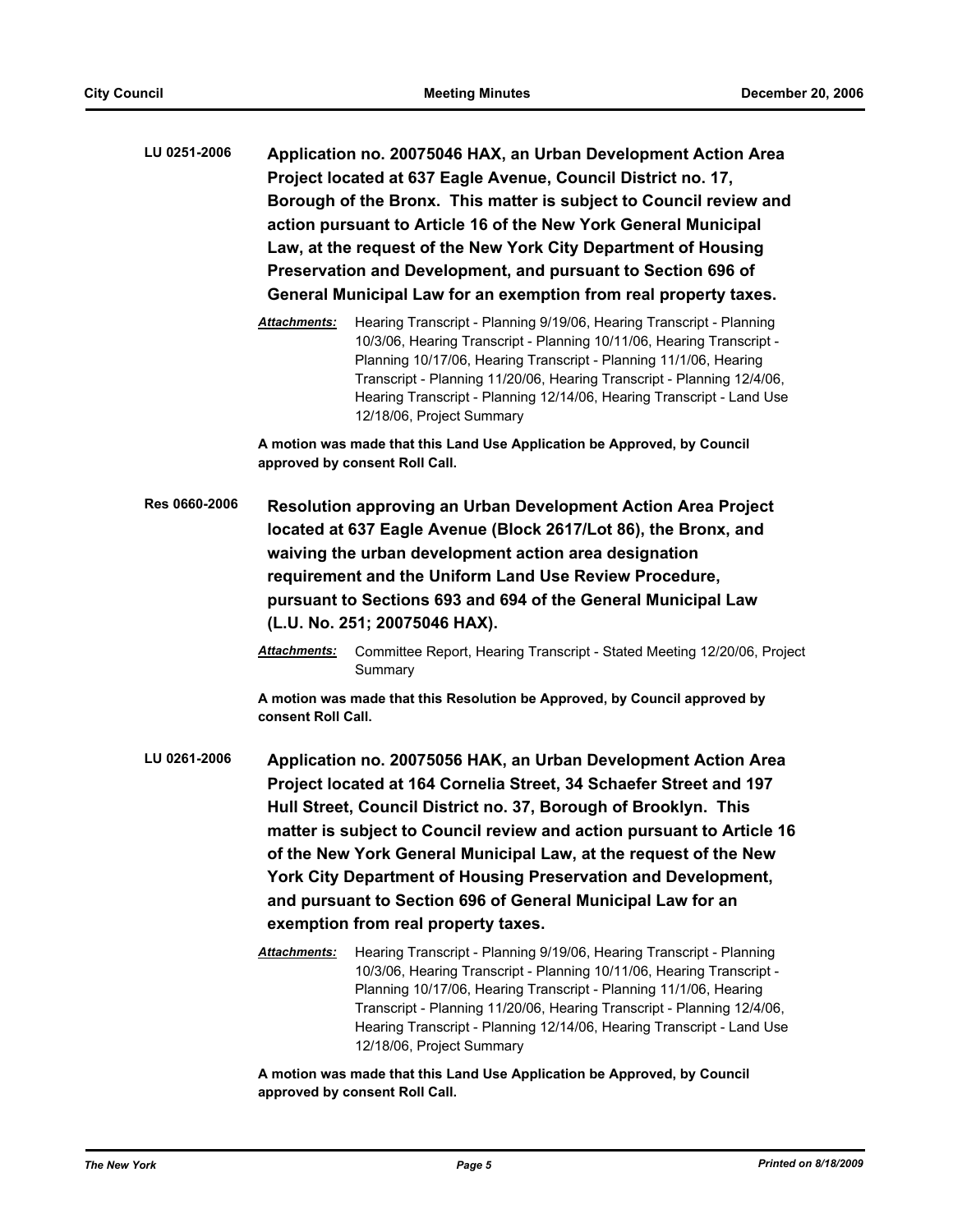| Res 0661-2006 |                                                                                                                                                                                                                                                                                                                                                                                                                                                                                        | Resolution approving an Urban Development Action Area Project<br>located at 164 Cornelia Street (Block 3382/Lot 34), 34 Schaefer<br>Street (Block 3426/Lot 23), and 197 Hull Street (Block 1534/Lot 41),<br>Brooklyn, and waiving the urban development action area<br>designation requirement and the Uniform Land Use Review<br>Procedure, pursuant to Sections 693 and 694 of the General<br>Municipal Law (L.U. No. 261; 20075056 HAK).                                    |
|---------------|----------------------------------------------------------------------------------------------------------------------------------------------------------------------------------------------------------------------------------------------------------------------------------------------------------------------------------------------------------------------------------------------------------------------------------------------------------------------------------------|--------------------------------------------------------------------------------------------------------------------------------------------------------------------------------------------------------------------------------------------------------------------------------------------------------------------------------------------------------------------------------------------------------------------------------------------------------------------------------|
|               | Attachments:                                                                                                                                                                                                                                                                                                                                                                                                                                                                           | Committee Report, Hearing Transcript - Stated Meeting 12/20/06, Project<br>Summary                                                                                                                                                                                                                                                                                                                                                                                             |
|               | consent Roll Call.                                                                                                                                                                                                                                                                                                                                                                                                                                                                     | A motion was made that this Resolution be Approved, by Council approved by                                                                                                                                                                                                                                                                                                                                                                                                     |
| LU 0265-2006  | Application no. 20075060 HAK, an Urban Development Action Area<br>Project located at 1643 East New York Avenue, Council District no.<br>37, Borough of Brooklyn. This matter is subject to Council review<br>and action pursuant to Article 16 of the New York General Municipal<br>Law, at the request of the New York City Department of Housing<br>Preservation and Development, and pursuant to Section 696 of<br>General Municipal Law for an exemption from real property taxes. |                                                                                                                                                                                                                                                                                                                                                                                                                                                                                |
|               | Attachments:                                                                                                                                                                                                                                                                                                                                                                                                                                                                           | Hearing Transcript - Planning 9/19/06, Hearing Transcript - Planning<br>10/3/06, Hearing Transcript - Planning 10/11/06, Hearing Transcript -<br>Planning 10/17/06, Hearing Transcript - Planning 11/1/06, Hearing<br>Transcript - Planning 11/20/06, Hearing Transcript - Planning 12/4/06,<br>Hearing Transcript - Planning 12/14/06, Hearing Transcript - Land Use<br>12/18/06, Project Summary<br>A motion was made that this Land Use Application be Approved, by Council |
|               |                                                                                                                                                                                                                                                                                                                                                                                                                                                                                        | approved by consent Roll Call.                                                                                                                                                                                                                                                                                                                                                                                                                                                 |
| Res 0662-2006 | <b>Attachments:</b>                                                                                                                                                                                                                                                                                                                                                                                                                                                                    | Resolution approving an Urban Development Action Area Project<br>located at 1643 East New York Avenue (Block 1450/Lot 47),<br>Brooklyn, and waiving the urban development action area<br>designation requirement and the Uniform Land Use Review<br>Procedure, pursuant to Sections 693 and 694 of the General<br>Municipal Law (L.U. No. 265; 20075060 HAK).<br>Committee Report, Hearing Transcript - Stated Meeting 12/20/06, Project                                       |
|               |                                                                                                                                                                                                                                                                                                                                                                                                                                                                                        | Summary                                                                                                                                                                                                                                                                                                                                                                                                                                                                        |
|               |                                                                                                                                                                                                                                                                                                                                                                                                                                                                                        | A motion was made that this Resolution be Approved, by Council approved by                                                                                                                                                                                                                                                                                                                                                                                                     |

**consent Roll Call.**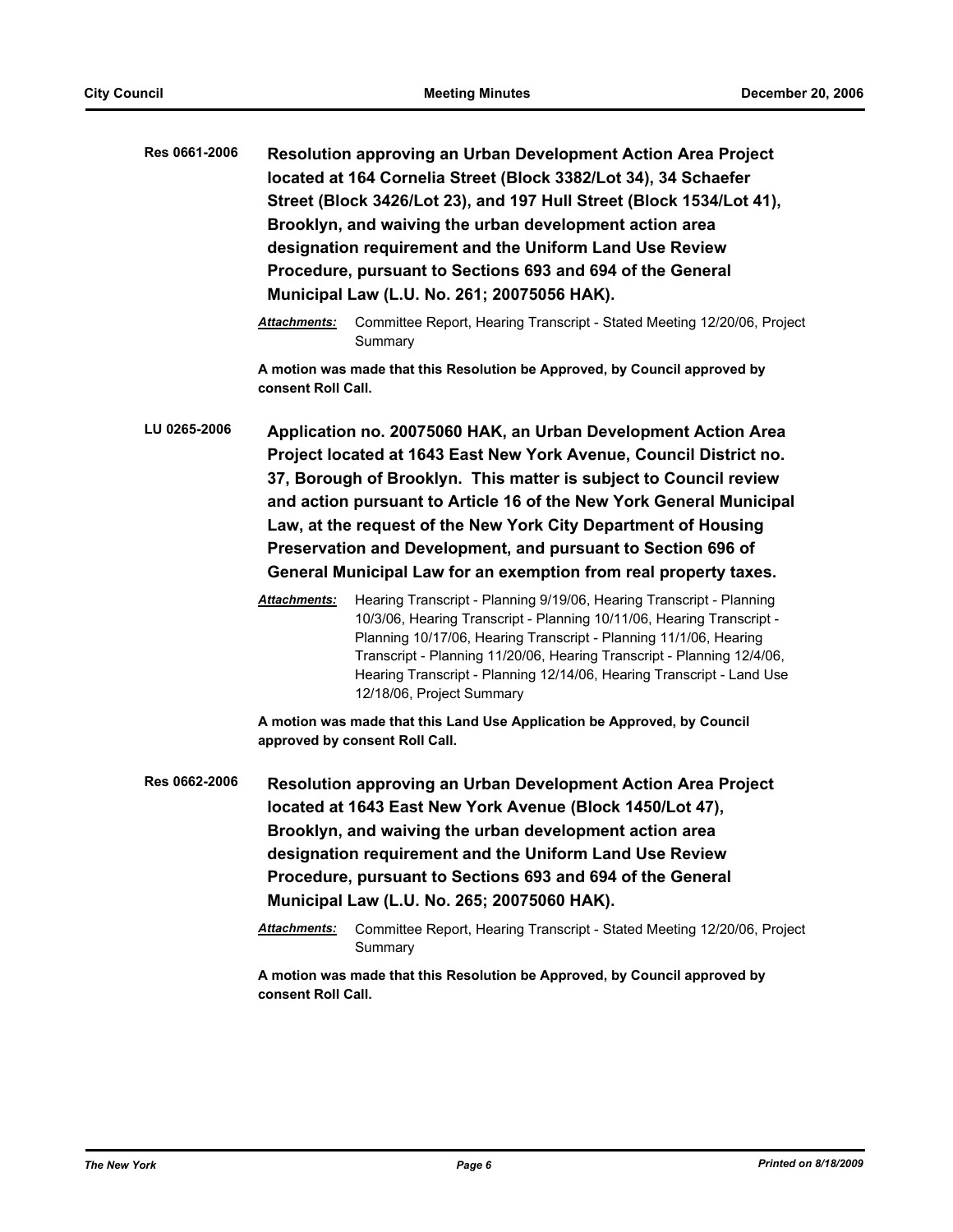- **LU 0268-2006 Application no. 20075063 HAK, an Urban Development Action Area Project located at 432 Barbey Street and 146 Hale Avenue, Council District no. 37, Borough of Brooklyn. This matter is subject to Council review and action pursuant to Article 16 of the New York General Municipal Law, at the request of the New York City Department of Housing Preservation and Development, and pursuant to Section 696 of General Municipal Law for an exemption from real property taxes.**
	- *Attachments:* Hearing Transcript Planning 9/19/06, Hearing Transcript Planning 10/3/06, Hearing Transcript - Planning 10/11/06, Hearing Transcript - Planning 10/17/06, Hearing Transcript - Planning 11/1/06, Hearing Transcript - Planning 11/20/06, Hearing Transcript - Planning 12/4/06, Hearing Transcript - Planning 12/14/06, Hearing Transcript - Land Use 12/18/06, Project Summary

**A motion was made that this Land Use Application be Approved, by Council approved by consent Roll Call.**

- **Res 0663-2006 Resolution approving an Urban Development Action Area Project located at 432 Barbey Street (Block 4012/Lot 27) and 146 Hale Avenue (Block 3930/Lot 49), Brooklyn, and waiving the urban development action area designation requirement and the Uniform Land Use Review Procedure, pursuant to Sections 693 and 694 of the General Municipal Law (L.U. No. 268; 20075063 HAK).**
	- *Attachments:* Committee Report, Hearing Transcript Stated Meeting 12/20/06, Project **Summary**

**A motion was made that this Resolution be Approved, by Council approved by consent Roll Call.**

- **LU 0331-2006 Application no. 20075075 TCQ, pursuant to §20-226 of the Administrative Code of the City of New York, concerning the petition of Piu Bello, Inc., to establish, maintain and operate an unenclosed sidewalk café located at 70-09 Austin Street, Borough of Queens, Council District no. 29.**
	- *Attachments:* Hearing Transcript Zoning 11/20/06, Hearing Transcript Zoning 11/29/06, Hearing Transcript - Zoning 12/14/06, Hearing Transcript - Zoning 12/18/06, Hearing Transcript - Land Use 12/18/06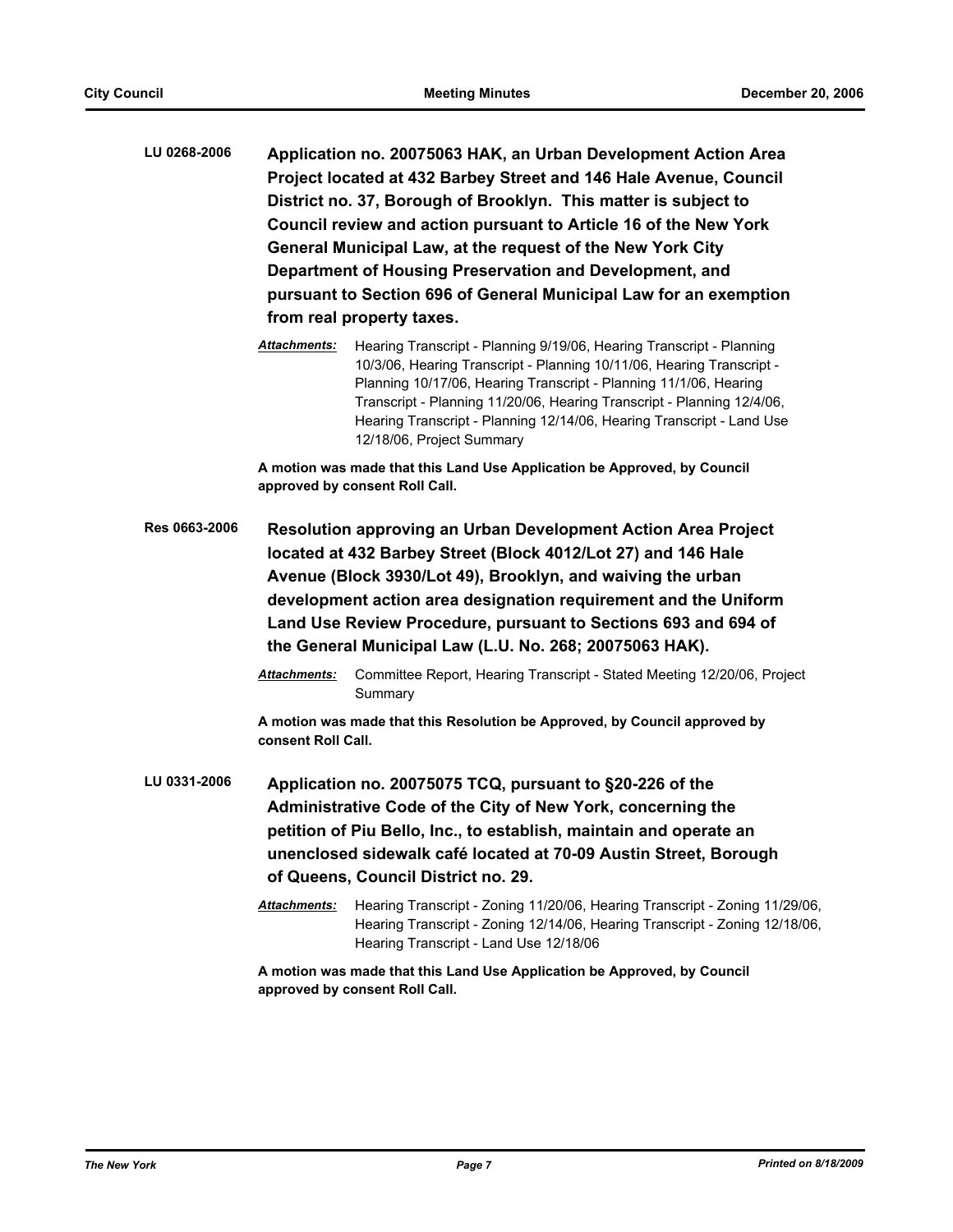| Res 0664-2006 | Resolution approving the petition for a revocable consent for an<br>unenclosed sidewalk café located at 70-09 Austin Street, Queens<br>(20075075 TCQ; L.U. No. 331).                                                                                                                                                                                                                                                                                                                                                                       |  |
|---------------|--------------------------------------------------------------------------------------------------------------------------------------------------------------------------------------------------------------------------------------------------------------------------------------------------------------------------------------------------------------------------------------------------------------------------------------------------------------------------------------------------------------------------------------------|--|
|               | Hearing Transcript - Stated Meeting 12/20/06<br>Attachments:                                                                                                                                                                                                                                                                                                                                                                                                                                                                               |  |
|               | A motion was made that this Resolution be Approved, by Council approved by<br>consent Roll Call.                                                                                                                                                                                                                                                                                                                                                                                                                                           |  |
| LU 0335-2006  | Application no. 20075143 HAK, an Urban Development Action Area<br>Project located at 329 Lincoln Road, Council District no. 40,<br>Borough of Brooklyn. This matter is subject to Council review and<br>action pursuant to Article 16 of the New York General Municipal<br>Law, at the request of the New York City Department of Housing<br><b>Preservation and Development.</b>                                                                                                                                                          |  |
|               | Attachments:<br>Hearing Transcript - Planning 12/4/06, Hearing Transcript - Planning<br>12/14/06, Hearing Transcript - Land Use 12/18/06, Project Summary                                                                                                                                                                                                                                                                                                                                                                                  |  |
|               | A motion was made that this Land Use Application be Approved, by Council<br>approved by consent Roll Call.                                                                                                                                                                                                                                                                                                                                                                                                                                 |  |
| Res 0665-2006 | Resolution approving an Urban Development Action Area Project<br>located at 329 Lincoln Road (Block 1329/Lot 59), Brooklyn, and<br>waiving the urban development action area designation<br>requirement and the Uniform Land Use Review Procedure,<br>pursuant to Sections 693 and 694 of the General Municipal Law<br>(L.U. No. 335; 20075143 HAK).                                                                                                                                                                                       |  |
|               | Committee Report, Hearing Transcript - Stated Meeting 12/20/06, Project<br>Attachments:<br>Summary                                                                                                                                                                                                                                                                                                                                                                                                                                         |  |
|               | A motion was made that this Resolution be Approved, by Council approved by<br>consent Roll Call.                                                                                                                                                                                                                                                                                                                                                                                                                                           |  |
| LU 0336-2006  | Application no. 20075144 HAK, an Urban Development Action Area<br>Project located at 240 and 244 Palmetto Street, 242 Woodbine<br>Street and 413 Wilson Avenue, Council District no. 37, Borough of<br>Brooklyn. This matter is subject to Council review and action<br>pursuant to Article 16 of the New York General Municipal Law, at<br>the request of the New York City Department of Housing<br>Preservation and Development, and pursuant to Section 696 of the<br>General Municipal Law for an exemption from real property taxes. |  |
|               | Attachments:<br>Hearing Transcript - Planning 12/4/06, Hearing Transcript - Planning<br>12/14/06, Hearing Transcript - Land Use 12/18/06, Project Summary                                                                                                                                                                                                                                                                                                                                                                                  |  |
|               | A motion was made that this Land Use Application be Approved, by Council                                                                                                                                                                                                                                                                                                                                                                                                                                                                   |  |

**approved by consent Roll Call.**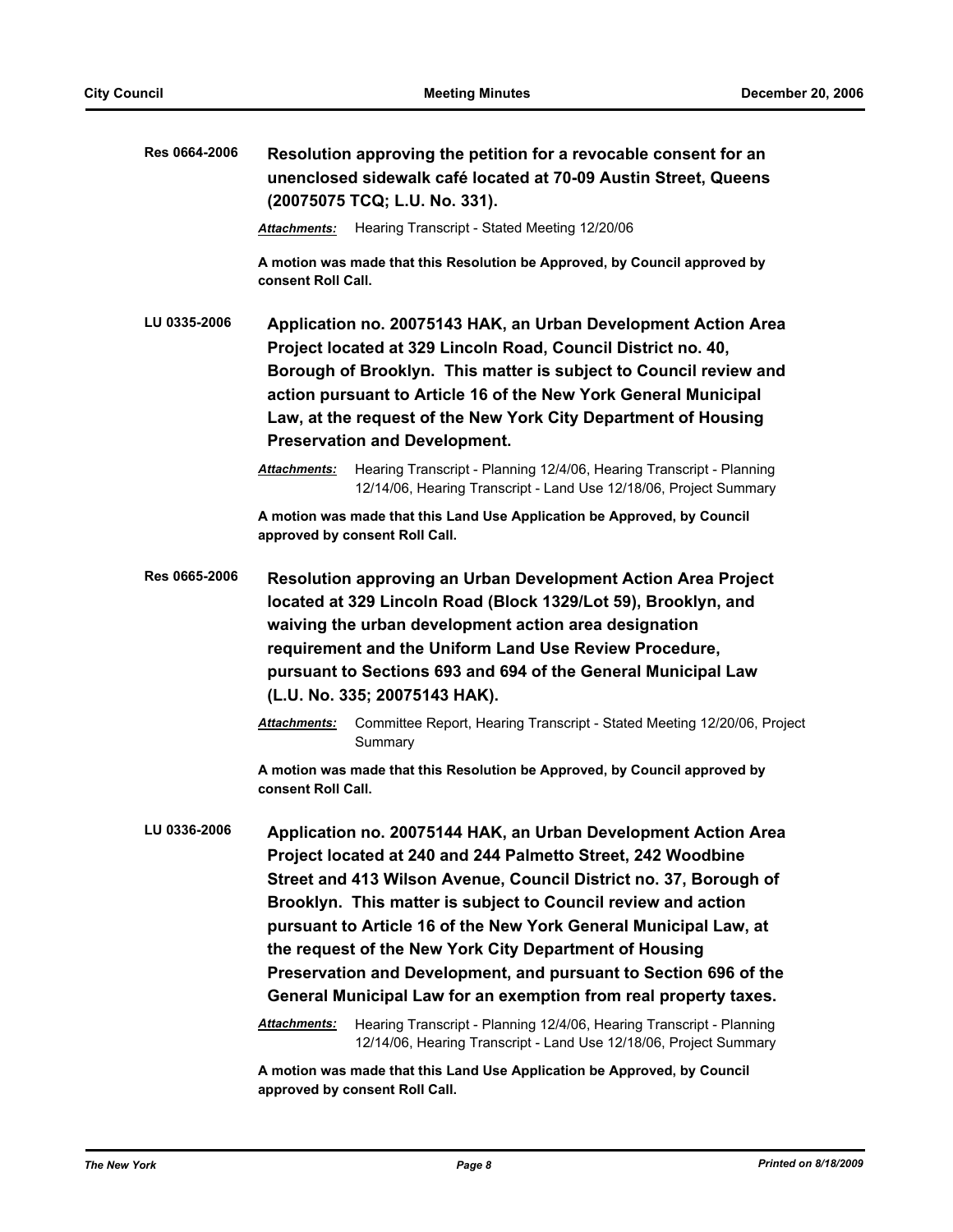| <b>Resolution approving an Urban Development Action Area Project</b> |
|----------------------------------------------------------------------|
| located at 240 Palmetto Street (Block 3352/Lot 12), 244 Palmetto     |
| Street (Block 3352/Lot 14), 242 Woodbine Street (Block 3361/Lot      |
| 11), and 413 Wilson Avenue (Block 3361/Lot 67), Brooklyn, and        |
| waiving the urban development action area designation                |
| requirement and the Uniform Land Use Review Procedure,               |
| pursuant to Sections 693 and 694 of the General Municipal Law        |
| (L.U. No. 336; 20075144 HAK).                                        |
|                                                                      |

**A motion was made that this Resolution be Approved, by Council approved by consent Roll Call.**

**LU 0340-2006 Application no. 20075148 HAR, an Urban Development Action Area Project located at 668 Sycamore Street, Council District no. 51, Borough of Staten Island. This matter is subject to Council review and action pursuant to Article 16 of the New York General Municipal Law, at the request of the New York City Department of Housing Preservation and Development.**

> *Attachments:* Hearing Transcript - Planning 12/4/06, Hearing Transcript - Planning 12/14/06, Hearing Transcript - Land Use 12/18/06, Project Summary

**A motion was made that this Land Use Application be Approved, by Council approved by consent Roll Call.**

- **Res 0667-2006 Resolution approving an Urban Development Action Area Project located at 668 Sycamore Street (Block 6382/Lot 11), Staten Island, and waiving the urban development action area designation requirement and the Uniform Land Use Review Procedure, pursuant to Sections 693 and 694 of the General Municipal Law (L.U. No. 340; 20075148 HAR).**
	- *Attachments:* Committee Report, Hearing Transcript Stated Meeting 12/20/06, Project Summary

*Attachments:* Committee Report, Hearing Transcript - Stated Meeting 12/20/06, Project Summary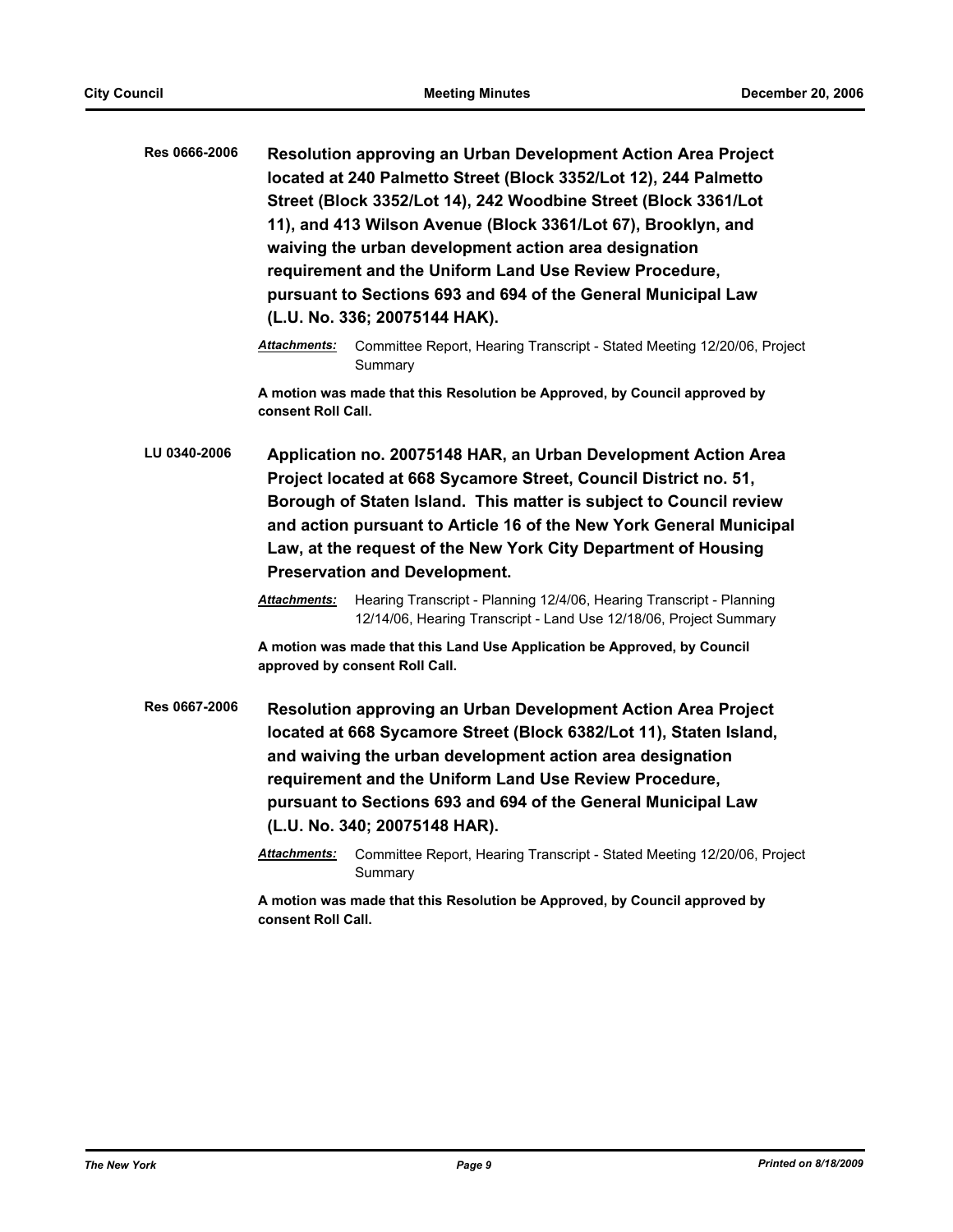| LU 0345-2006  | Application no. 20075154 HHK pursuant to Sections 7385(6) and<br>7387(4) of the Consolidated Laws of New York, at the request of the<br>New York City Health and Hospital Corporation, respecting the<br>leasing of a parcel of land located Woodhull Medical and Mental<br>Health Center campus, Borough of Brooklyn, Council District<br>no.36. |                                                                                                                                                                                                                                                                                                                                   |  |
|---------------|---------------------------------------------------------------------------------------------------------------------------------------------------------------------------------------------------------------------------------------------------------------------------------------------------------------------------------------------------|-----------------------------------------------------------------------------------------------------------------------------------------------------------------------------------------------------------------------------------------------------------------------------------------------------------------------------------|--|
|               | <b>Attachments:</b>                                                                                                                                                                                                                                                                                                                               | Hearing Transcript - Landmarks 12/14/06, Hearing Transcript - Land Use<br>12/18/06                                                                                                                                                                                                                                                |  |
|               | by consent Roll Call.                                                                                                                                                                                                                                                                                                                             | A motion was made that this Land Use Application be Filed by Council approved                                                                                                                                                                                                                                                     |  |
| Res 0668-2006 |                                                                                                                                                                                                                                                                                                                                                   | Resolution approving a motion to file pursuant to withdrawal of the<br>lease of a parcel of land on the Campus of Woodhull Medical and<br>Mental Health Center located at 760 Broadway (Block 1723/Lot 1),<br>Brooklyn (20075154 HHK; L.U. No. 345).                                                                              |  |
|               | <b>Attachments:</b>                                                                                                                                                                                                                                                                                                                               | Committee Report, Hearing Transcript - Stated Meeting 12/20/06                                                                                                                                                                                                                                                                    |  |
|               | <b>Roll Call.</b>                                                                                                                                                                                                                                                                                                                                 | A motion was made that this Resolution be Filed by Council approved by consent                                                                                                                                                                                                                                                    |  |
| LU 0346-2006  |                                                                                                                                                                                                                                                                                                                                                   | Uniform land use review application no. C 060562 ZMQ, pursuant to<br>§197-c and §201 of the New York City Charter, for an amendment of<br>the Zoning Map, Section No.11a, 11b, 11c and 11d in the Borough<br>of Queens, Council District no. 19.                                                                                  |  |
|               | <b>Attachments:</b>                                                                                                                                                                                                                                                                                                                               | Hearing Transcript - Zoning 12/14/06, Hearing Transcript - Zoning 12/18/06,<br>Hearing Transcript - Land Use 12/18/06, Hearing Transcript - Stated<br>Meeting 12/20/06                                                                                                                                                            |  |
|               |                                                                                                                                                                                                                                                                                                                                                   | This Land Use Application was Approved with Modifications and Referred to the<br>City Planning Commission pursuant to Rule 11.70(b) of the Rules of the Council<br>and Section 197-(d) of the New York City Charter. to the City Planning Commission                                                                              |  |
| LU 0347-2006  |                                                                                                                                                                                                                                                                                                                                                   | Uniform land use review application no. N 060563 ZRY, pursuant<br>Section 201 of the New York City Charter, for an amendment of the<br>Zoning Resolution of the City of New York, to Article 1, Chapter 1<br>concerning building permits within R2A districts after the effective<br>date of any applicable Zoning Map amendment. |  |
|               | <b>Attachments:</b>                                                                                                                                                                                                                                                                                                                               | Hearing Transcript - Zoning 12/14/06, Hearing Transcript - Zoning 12/18/06,<br>Hearing Transcript - Land Use 12/18/06, Hearing Transcript - Stated<br>Meeting 12/20/06                                                                                                                                                            |  |
|               |                                                                                                                                                                                                                                                                                                                                                   | This Land Use Application was Approved with Modifications and Referred to the                                                                                                                                                                                                                                                     |  |

**This Land Use Application was Approved with Modifications and Referred to the City Planning Commission pursuant to Rule 11.70(b) of the Rules of the Council and Section 197-(d) of the New York City Charter. to the City Planning Commission**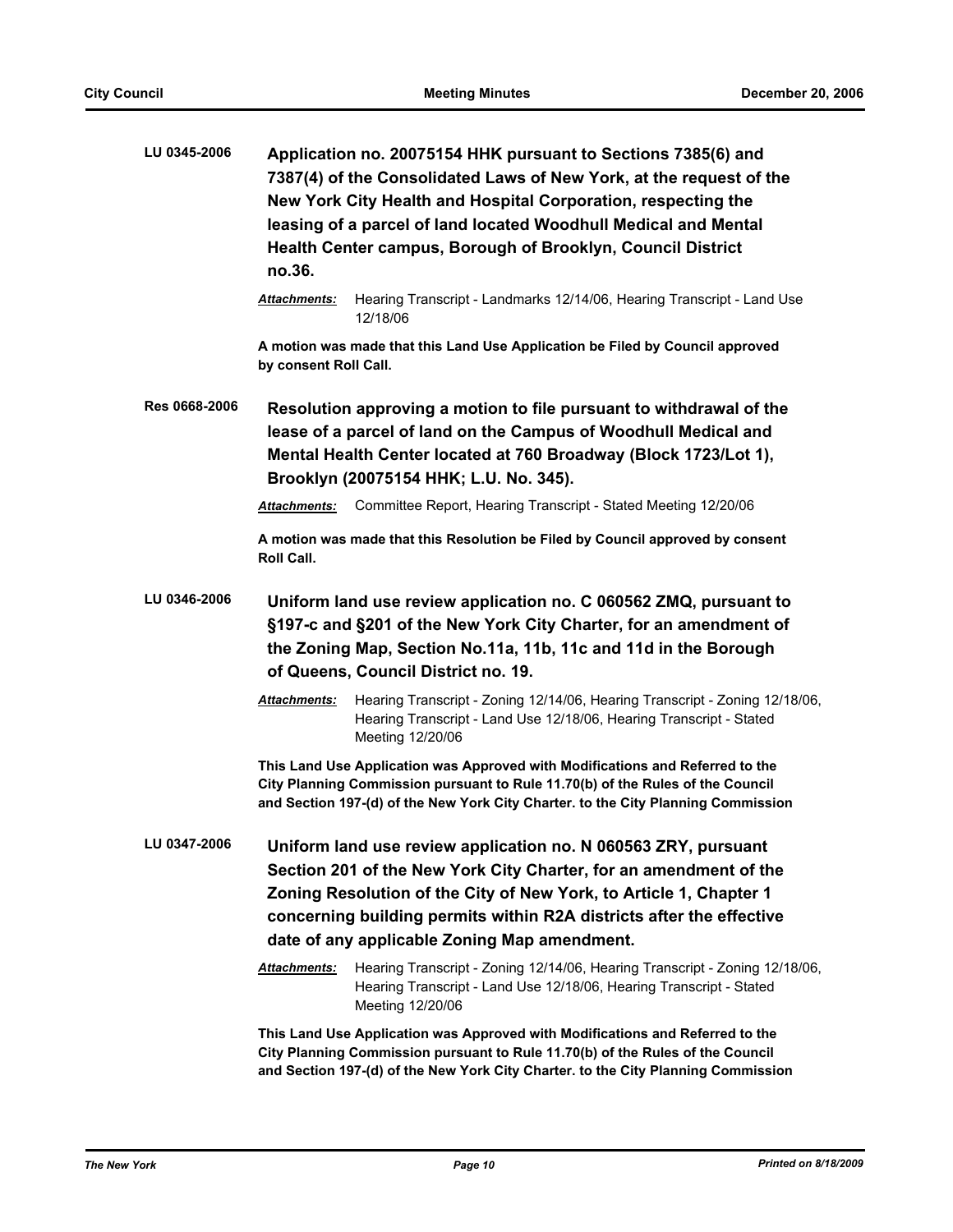| <b>LU 0350-2006</b> | Application no. 20075156 HAK, an Urban Development Action Area       |  |  |  |  |
|---------------------|----------------------------------------------------------------------|--|--|--|--|
|                     | Project known as Cleveland/Pitkin, located in Community Board 5,     |  |  |  |  |
|                     | Council District no. 37, Borough of Brooklyn. This matter is subject |  |  |  |  |
|                     | to Council review and action pursuant to Article 16 of the New York  |  |  |  |  |
|                     | General Municipal Law, at the request of the New York City           |  |  |  |  |
|                     | Department of Housing Preservation and Development, and              |  |  |  |  |
|                     | pursuant to Section 696 of the General Municipal Law for an          |  |  |  |  |
|                     | exemption from real property taxes.                                  |  |  |  |  |

**A motion was made that this Land Use Application be Approved, by Council approved by consent Roll Call.**

**Res 0669-2006 Resolution approving an Urban Development Action Area Project located at Block 4016/Lots 23-25 and 27-33, Brooklyn, and waiving the urban development action area designation requirement and the Uniform Land Use Review Procedure, pursuant to Sections 693 and 694 of the General Municipal Law (L.U. No. 350; 20075156 HAK).**

> *Attachments:* Committee Report, Hearing Transcript - Stated Meeting 12/20/06, Project **Summary**

**A motion was made that this Resolution be Approved, by Council approved by consent Roll Call.**

- **LU 0351-2006 Application no. 20075157 HAK, an Urban Development Action Area Project located at 320 Sterling Street, Council District no. 40, Borough of Brooklyn. This matter is subject to Council review and action pursuant to Article 16 of the New York General Municipal Law, at the request of the New York City Department of Housing Preservation and Development.**
	- *Attachments:* Hearing Transcript Planning 12/14/06, Hearing Transcript Land Use 12/18/06, Project Summary

*Attachments:* Hearing Transcript - Planning 12/14/06, Hearing Transcript - Land Use 12/18/06, Project Summary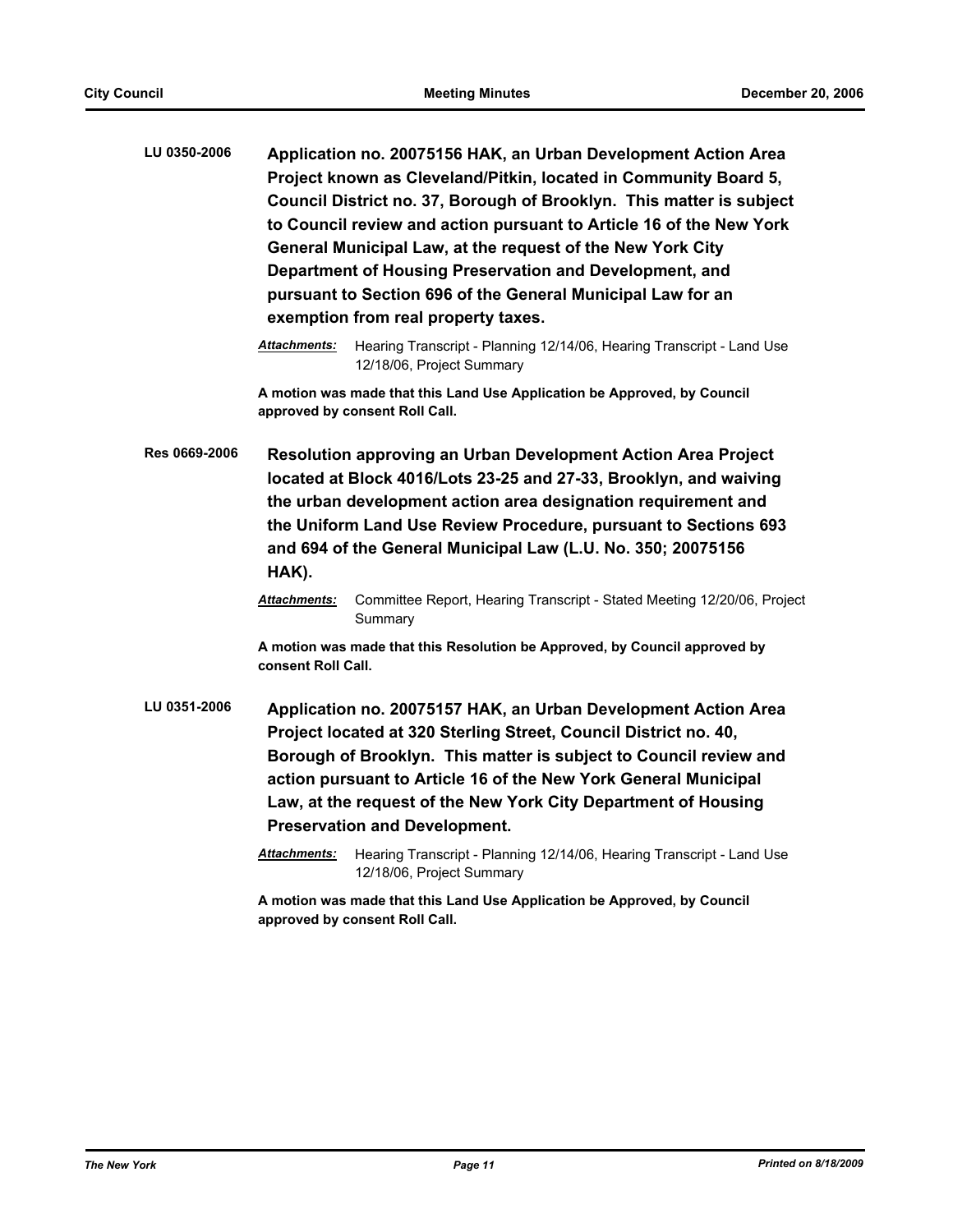| Res 0670-2006 | Resolution approving an Urban Development Action Area Project<br>located at 320 Sterling Street (Block 1321/Lot 11), Brooklyn, and<br>waiving the urban development action area designation<br>requirement and the Uniform Land Use Review Procedure,<br>pursuant to Sections 693 and 694 of the General Municipal Law<br>(L.U. No. 351; 20075157 HAK).                                |  |  |
|---------------|----------------------------------------------------------------------------------------------------------------------------------------------------------------------------------------------------------------------------------------------------------------------------------------------------------------------------------------------------------------------------------------|--|--|
|               | <b>Attachments:</b><br>Committee Report, Hearing Transcript - Stated Meeting 12/20/06, Project<br>Summary                                                                                                                                                                                                                                                                              |  |  |
|               | A motion was made that this Resolution be Approved, by Council approved by<br>consent Roll Call.                                                                                                                                                                                                                                                                                       |  |  |
| LU 0353-2006  | Application no. 20075159 HAM, an Urban Development Action Area<br>Project, located at 208 West 84th Street, Council District no. 6,<br>Borough of Manhattan. This matter is subject to Council review<br>and action pursuant to Article 16 of the New York General Municipal<br>Law, at the request of the New York City Department of Housing<br><b>Preservation and Development.</b> |  |  |
|               | Hearing Transcript - Planning 12/14/06, Hearing Transcript - Land Use<br>Attachments:<br>12/18/06, Project Summary                                                                                                                                                                                                                                                                     |  |  |
|               | A motion was made that this Land Use Application be Approved, by Council<br>approved by consent Roll Call.                                                                                                                                                                                                                                                                             |  |  |
| Res 0671-2006 | <b>Resolution approving an Urban Development Action Area Project</b><br>located at 208 West 84th Street (Block 1231/Lot 40), Manhattan, and<br>waiving the urban development action area designation<br>requirement and the Uniform Land Use Review Procedure,<br>pursuant to Sections 693 and 694 of the General Municipal Law<br>(L.U. No. 353; 20075159 HAM).                       |  |  |
|               | Attachments:<br>Committee Report, Hearing Transcript - Stated Meeting 12/20/06, Project<br>Summary                                                                                                                                                                                                                                                                                     |  |  |
|               | A motion was made that this Resolution be Approved, by Council approved by<br>consent Roll Call.                                                                                                                                                                                                                                                                                       |  |  |
| LU 0354-2006  | Application no. 20075160 HAM, an Urban Development Action Area<br>Project, located at 44 West 87th Street, Council District no. 6,<br>Borough of Manhattan. This matter is subject to Council review<br>and action pursuant to Article 16 of the New York General Municipal<br>Law, at the request of the New York City Department of Housing<br><b>Preservation and Development.</b>  |  |  |
|               | Hearing Transcript - Planning 12/14/06, Hearing Transcript - Land Use<br><b>Attachments:</b><br>12/18/06, Project Summary                                                                                                                                                                                                                                                              |  |  |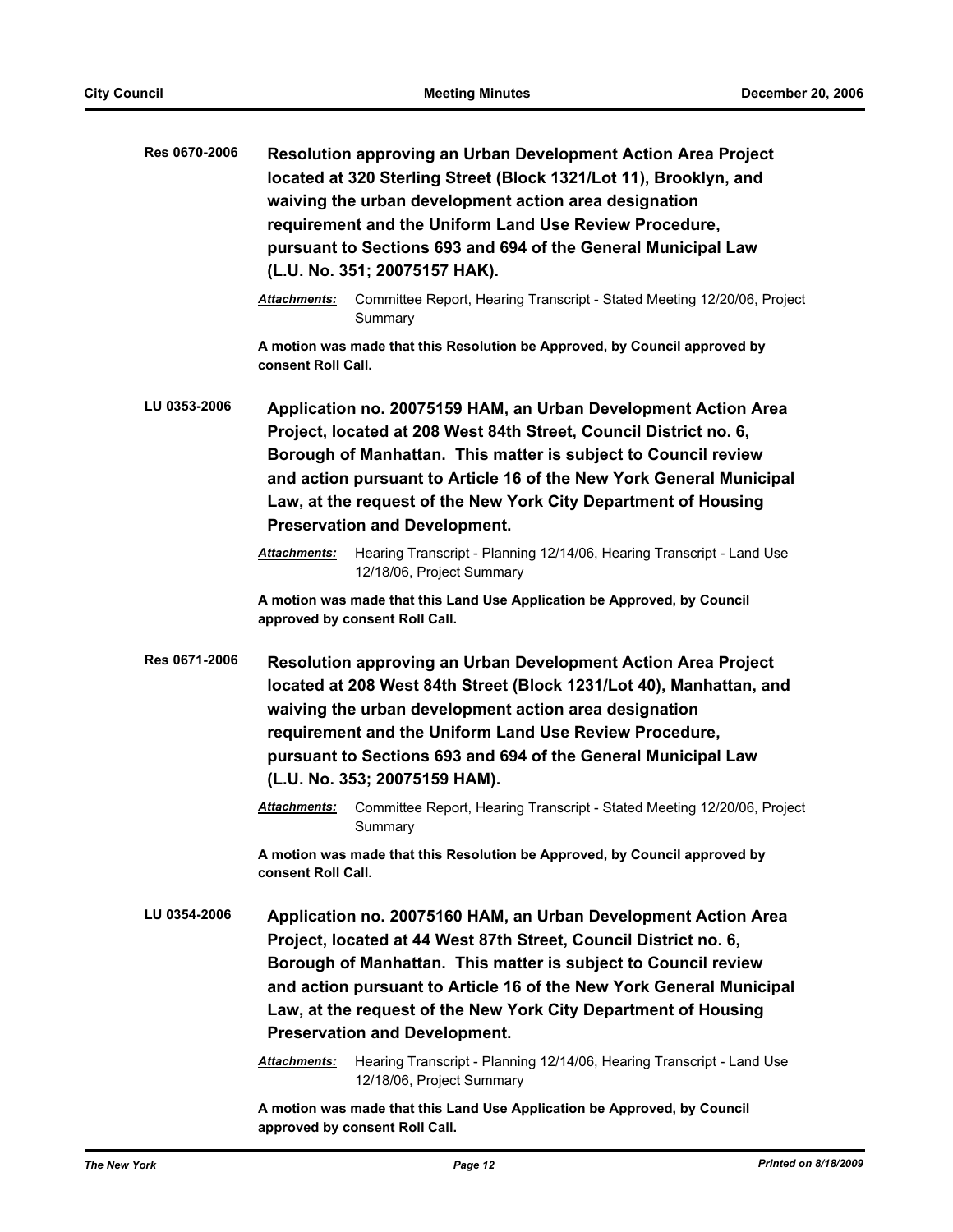| Res 0672-2006 | Resolution approving an Urban Development Action Area Project<br>located at 44 West 87th Street (Block 1200/Lot 52), Manhattan, and<br>waiving the urban development action area designation<br>requirement and the Uniform Land Use Review Procedure,<br>pursuant to Sections 693 and 694 of the General Municipal Law<br>(L.U. No. 354; 20075160 HAM).                                                                                                                                                                                                               |  |  |
|---------------|------------------------------------------------------------------------------------------------------------------------------------------------------------------------------------------------------------------------------------------------------------------------------------------------------------------------------------------------------------------------------------------------------------------------------------------------------------------------------------------------------------------------------------------------------------------------|--|--|
|               | <b>Attachments:</b><br>Committee Report, Hearing Transcript - Stated Meeting 12/20/06, Project<br>Summary                                                                                                                                                                                                                                                                                                                                                                                                                                                              |  |  |
|               | A motion was made that this Resolution be Approved, by Council approved by<br>consent Roll Call.                                                                                                                                                                                                                                                                                                                                                                                                                                                                       |  |  |
| LU 0355-2006  | Application no. 20075161 HAM, an Urban Development Action Area<br>Project located at 103 East 97th Street, Council District no. 8,<br>Borough of Manhattan. This matter is subject to Council review<br>and action pursuant to Article 16 of the New York General Municipal<br>Law, at the request of the New York City Department of Housing<br>Preservation and Development, and pursuant to Section 577 of the<br>Private Housing Finance Law for a partial tax exemption.<br>Attachments:<br>Hearing Transcript - Planning 12/14/06, Hearing Transcript - Land Use |  |  |
|               | 12/18/06, Project Summary<br>A motion was made that this Land Use Application be Approved, by Council<br>approved by consent Roll Call.                                                                                                                                                                                                                                                                                                                                                                                                                                |  |  |
| Res 0673-2006 | Resolution approving an Urban Development Action Area Project<br>located at 103 East 97th Street (Block 1625/Lot 5), Manhattan, and<br>waiving the urban development action area designation<br>requirement and the Uniform Land Use Review Procedure,<br>pursuant to Sections 693 and 694 of the General Municipal Law<br>(L.U. No. 355; 20075161 HAM).                                                                                                                                                                                                               |  |  |
|               | Attachments:<br>Committee Report, Hearing Transcript - Stated Meeting 12/20/06, Project<br>Summary                                                                                                                                                                                                                                                                                                                                                                                                                                                                     |  |  |
|               | A motion was made that this Resolution be Approved, by Council approved by<br>consent Roll Call.                                                                                                                                                                                                                                                                                                                                                                                                                                                                       |  |  |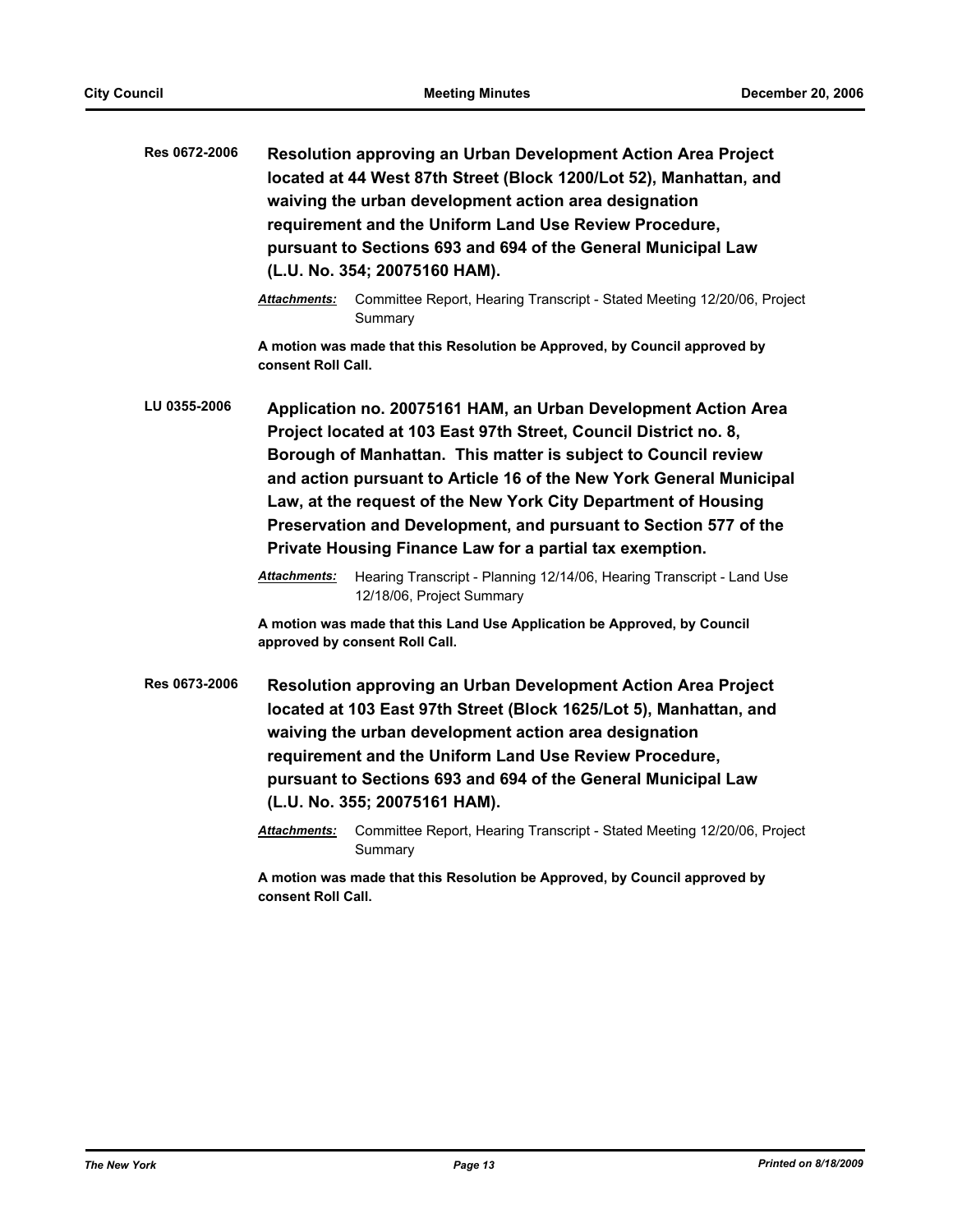| LU 0357-2006  | Application no. 20075163 HAM, an Urban Development Action Area<br>Project located at 125 East 101st Street, Council District no. 8,<br>Borough of Manhattan. This matter is subject to Council review<br>and action pursuant to Article 16 of the New York General Municipal<br>Law, at the request of the New York City Department of Housing<br>Preservation and Development, and pursuant to Section 577 of the<br>Private Housing Finance Law for a partial tax exemption. |
|---------------|--------------------------------------------------------------------------------------------------------------------------------------------------------------------------------------------------------------------------------------------------------------------------------------------------------------------------------------------------------------------------------------------------------------------------------------------------------------------------------|
|               | Hearing Transcript - Planning 12/14/06, Hearing Transcript - Land Use<br>Attachments:<br>12/18/06, Project Summary                                                                                                                                                                                                                                                                                                                                                             |
|               | A motion was made that this Land Use Application be Approved, by Council<br>approved by consent Roll Call.                                                                                                                                                                                                                                                                                                                                                                     |
| Res 0674-2006 | <b>Resolution approving an Urban Development Action Area Project</b><br>located at 125 East 101st Street (Block 1629/Lot 10), Manhattan, and<br>waiving the urban development action area designation<br>requirement and the Uniform Land Use Review Procedure,<br>pursuant to Sections 693 and 694 of the General Municipal Law<br>(L.U. No. 357; 20075163 HAM).                                                                                                              |
|               | <b>Attachments:</b><br>Committee Report, Hearing Transcript - Stated Meeting 12/20/06, Project<br>Summary                                                                                                                                                                                                                                                                                                                                                                      |
|               | A motion was made that this Resolution be Approved, by Council approved by<br>consent Roll Call.                                                                                                                                                                                                                                                                                                                                                                               |
| LU 0361-2006  | Application no. 20075167 SCM, a proposed site for PS/IS 263 a 600<br>seat school facility located at 202 Sherman Avenue, Council District<br>no. 10, Borough of Manhattan. This matter is subject to Council<br>review and action pursuant Section 1732 of the New York State<br><b>Public Authorities Law.</b>                                                                                                                                                                |
|               | Hearing Transcript - Landmarks 12/14/06, Hearing Transcript - Land Use<br><b>Attachments:</b><br>12/18/06                                                                                                                                                                                                                                                                                                                                                                      |
|               | A motion was made that this Land Use Application be Approved, by Council<br>approved by consent Roll Call.                                                                                                                                                                                                                                                                                                                                                                     |
| Res 0675-2006 | Resolution approving the site plan for a public school facility to be<br>located at 202 Sherman Avenue (aka 186-196 Sherman Avenue),<br>Manhattan (Non-ULURP No. 20075167 SCM; Preconsidered L.U.<br>No. 361).                                                                                                                                                                                                                                                                 |
|               | Committee Report, Hearing Transcript - Stated Meeting 12/20/06<br>Attachments:                                                                                                                                                                                                                                                                                                                                                                                                 |
|               | A motion was made that this Resolution be Approved, by Council approved by<br>consent Roll Call.                                                                                                                                                                                                                                                                                                                                                                               |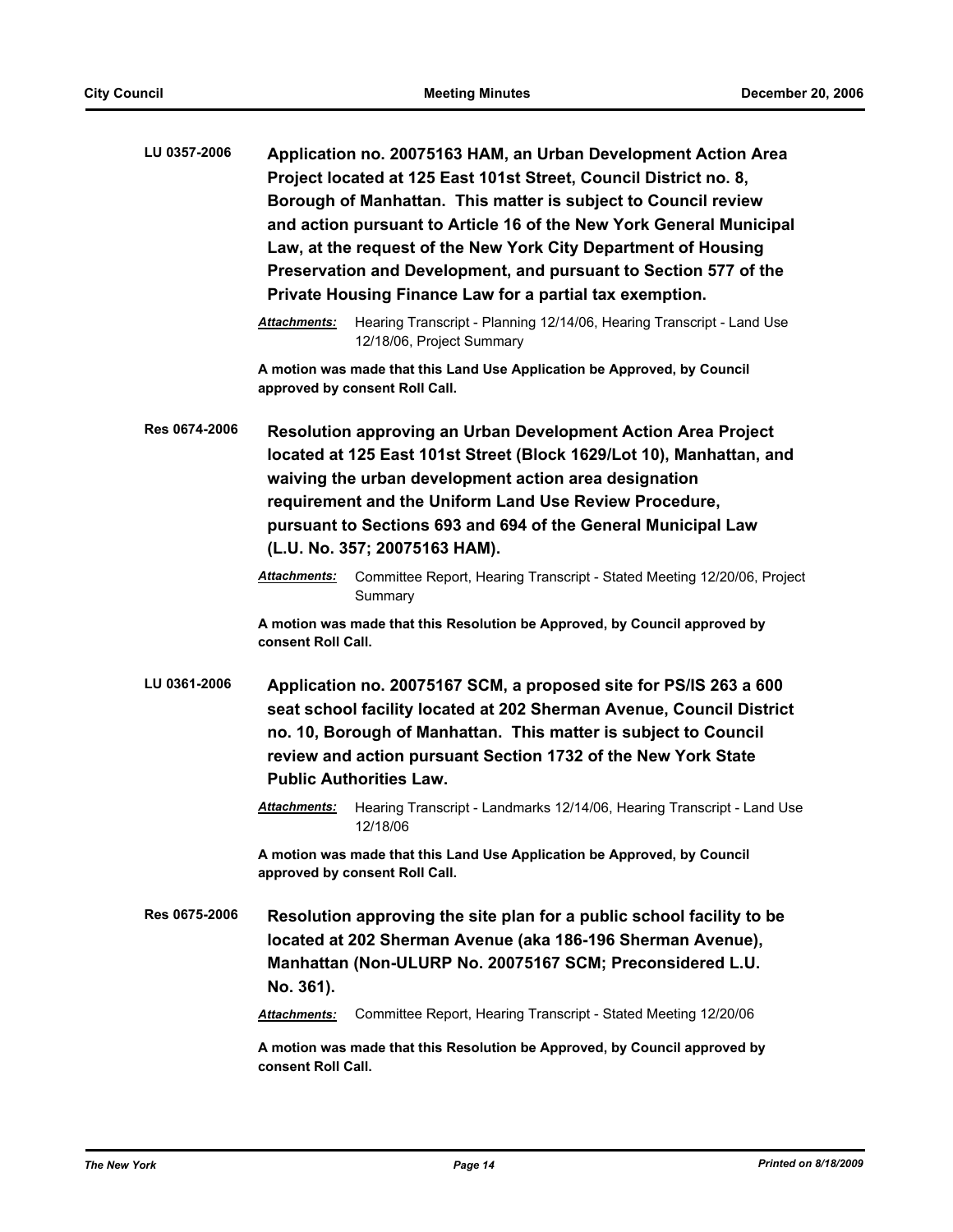Report of the Committee on Rules, Privileges, and Elections

# **Res 0676-2006 Resolution approving Membership Changes to a Subcommittee.**

*Attachments:* Committee Report, Hearing Transcript, Hearing Transcript - Stated Meeting 12/20/06

**A motion was made that this Resolution be Approved, by Council approved by consent Roll Call.**

## 12. General Orders Calendar

- **LU 0346-2006 Uniform land use review application no. C 060562 ZMQ, pursuant to §197-c and §201 of the New York City Charter, for an amendment of the Zoning Map, Section No.11a, 11b, 11c and 11d in the Borough of Queens, Council District no. 19.**
	- *Attachments:* Hearing Transcript Zoning 12/14/06, Hearing Transcript Zoning 12/18/06, Hearing Transcript - Land Use 12/18/06, Hearing Transcript - Stated Meeting 12/20/06

**A motion was made that this Land Use Application be Approved, by Council approved by consent Roll Call.**

**Res 0677-2006 Resolution approving with modifications the decision of the City Planning Commission on ULURP No. C 060562 ZMQ, a Zoning Map change (L.U. No. 346).**

*Attachments:* Committee Report, Hearing Transcript - Stated Meeting 12/20/06

**A motion was made that this Resolution be Approved, by Council approved by consent Roll Call.**

- **LU 0347-2006 Uniform land use review application no. N 060563 ZRY, pursuant Section 201 of the New York City Charter, for an amendment of the Zoning Resolution of the City of New York, to Article 1, Chapter 1 concerning building permits within R2A districts after the effective date of any applicable Zoning Map amendment.**
	- *Attachments:* Hearing Transcript Zoning 12/14/06, Hearing Transcript Zoning 12/18/06, Hearing Transcript - Land Use 12/18/06, Hearing Transcript - Stated Meeting 12/20/06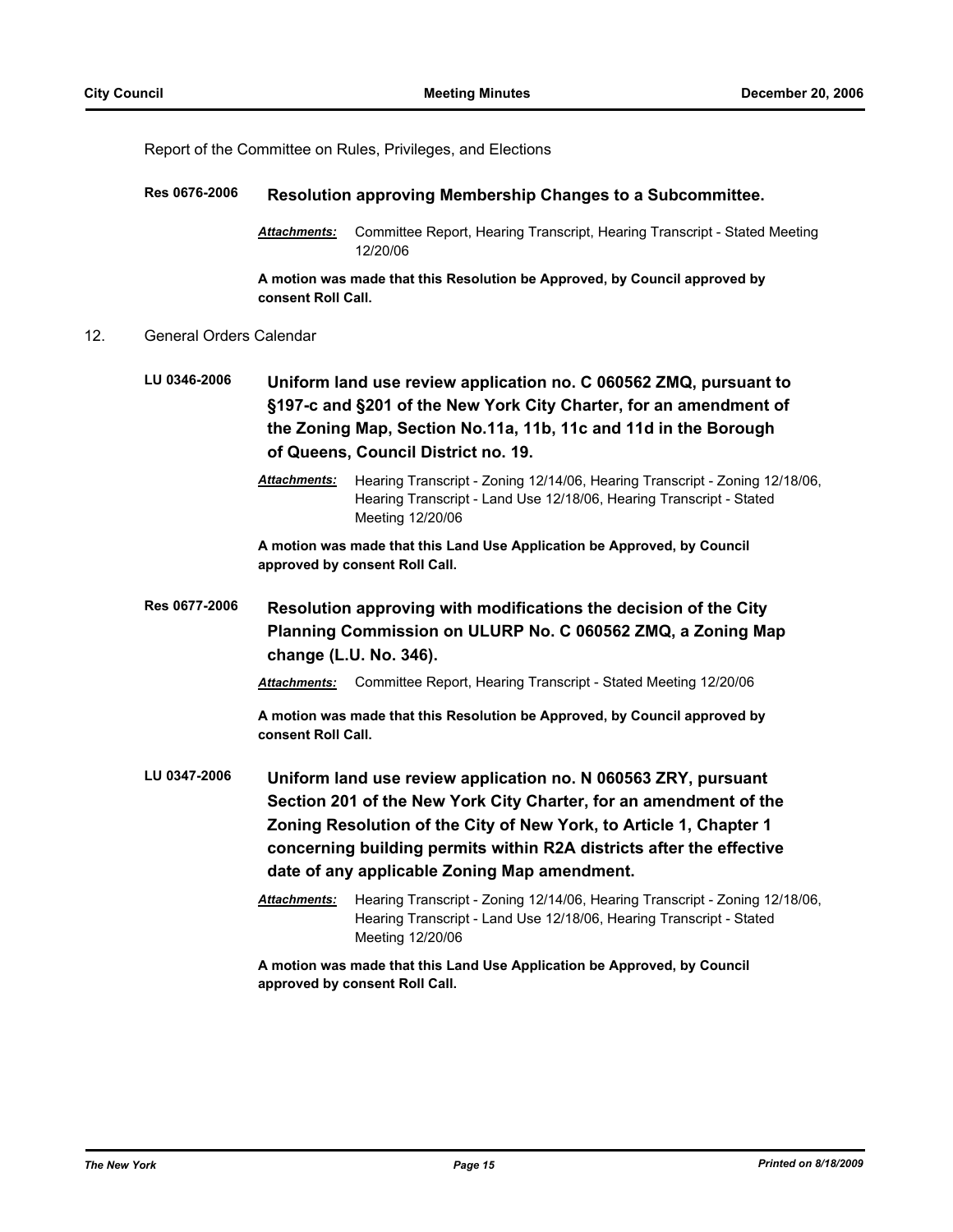**Res 0678-2006 Resolution approving the decision of the City Planning Commission on Application No. N 060563 ZRY, an amendment of the Zoning Resolution of the City of New York, relating to Article I, Chapter 1 (Title, Establishment of Controls, and Interpretation of Regulations) concerning building permits within R2A districts after the effective of any applicable Zoning Map Amendment (L.U. No. 347).**

*Attachments:* Committee Report, Hearing Transcript - Stated Meeting 12/20/06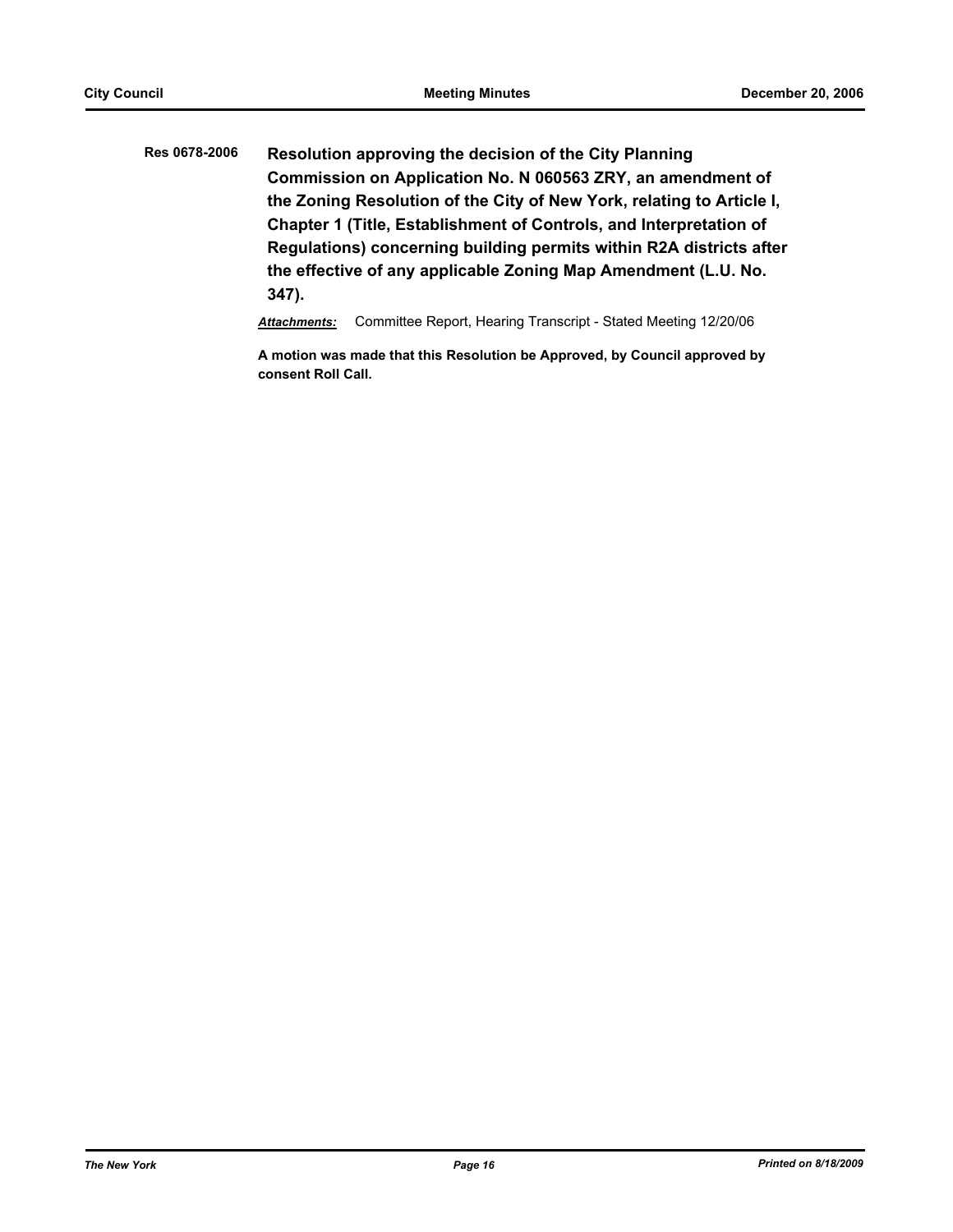# **T2006-0001 Commissioner of Deeds**

*Attachments:* Hearing Transcript - Charter Meeting 1/4/06, Hearing Transcript - Stated Meeting 1/18/06, Hearing Transcript - Stated Meeting 2/1/06, Hearing Transcript - Stated Meeting 2/15/06, Hearing Transcript - Stated Meeting 3/1/06, Hearing Transcript - Stated Meeting 3/22/06, Hearing Transcript - Stated Meeting 4/5/06, Hearing Transcript - Stated Meeting 4/26/06, Hearing Transcript - Stated Meeting 5/10/06, Hearing Transcript - Stated Meeting 5/24/06, Hearing Transcript - Stated Meeting 6/13/06, Hearing Transcript - Stated Meeting 6/20/06, Hearing Transcript - Stated Meeting 6/29/06, Hearing Transcript - Stated Meeting 7/19/06, Hearing Transcript - Stated Meeting 8/16/06, Hearing Transcript - Stated Meeting 9/13/06, Hearing Transcript - Stated Meeting 9/27/06, Hearing Transcript - Stated Meeting 10/11/06, Hearing Transcript - Stated Meeting 10/25/06, Hearing Transcript - Stated Meeting 11/15/06, Hearing Transcript - Stated Meeting 11/29/06, Hearing Transcript - Stated Meeting 12/6/06, Hearing Transcript - Stated Meeting 12/20/06, Hearing Transcript - Stated Meeting 1/3/07, Hearing Transcript - Stated Meeting 1/9/07, Hearing Transcript - Stated Meeting 2/1/07, Hearing Transcript - Stated Meeting 2/28/07, Hearing Transcript - Stated Meeting 3/14/07, Hearing Transcript - Stated Meeting 3/28/07, Hearing Transcript - Stated Meeting 4/12/07, Hearing Transcript - Stated Meeting 4/23/07, Hearing Transcript - Stated Meeting 5/9/07, Hearing Transcript - Stated Meeting 5/30/07, Hearing Transcript - Stated Meeting 6/5/07, Hearing Transcript - Stated Meeting 6/15/07, Hearing Transcript - Stated Meeting 6/27/07, Hearing Transcript - Stated Meeting 7/25/07, Hearing Transcript - Stated Meeting 8/6/07, Hearing Transcript - Stated Meeting 8/22/07, Hearing Transcript - Stated Meeting 9/10/07, Hearing Transcript - Stated Meeting 9/25/07, Hearing Transcript - Stated Meeting 10/17/07, Hearing Transcript - Stated Meeting 10/23/07, Hearing Transcript - Stated Meeting 10/29/07, Hearing Transcript - Stated Meeting 11/15/07, Hearing Transcript - Stated Meeting 11/28/07, Hearing Transcript - Stated Meeting 12/11/07, Hearing Transcript - Stated Meeting 12/19/07, Hearing Transcript - Charter Meeting 1/9/08, Hearing Transcript - Stated Meeting 1/30/08, Hearing Transcript - Stated Meeting 2/13/08, Hearing Transcript - Stated Meeting 2/27/08, Hearing Transcript - Stated Meeting 3/12/08, Hearing Transcript - Stated Meeting 3/26/08, Hearing Transcript - Stated Meeting 3/31/08, Hearing Transcript - Stated Meeting 4/16/08, Hearing Transcript - Stated Meeting 4/30/08, Hearing Transcript - Stated Meeting 5/14/08, Hearing Transcript - Stated Meeting 5/28/08, Hearing Transcript - Recessed Stated Meeting 5/28/08, Hearing Transcript - Stated Meeting 6/12/08, Hearing Transcript - Recessed Stated Meeting 6-23-08, Hearing Transcript - Stated Meeting 6/29/08, Hearing Transcript - Stated Meeting 7/23/08, Hearing Transcript - Stated Meeting 8/14/08, Hearing Transcript - Stated Meeting 9/4/08, Hearing Transcript - Stated Meeting 9/24/08, Hearing Transcript - Stated Meeting 10/7/08, Hearing Transcript - Stated Meeting 10/23/08, Hearing Transcript - Stated Meeting 11/13/08, Hearing Transcript - Stated Meeting 11/19/08, Hearing Transcript - Charter Meeting 1/7/09, Hearing Transcript - Stated Meeting 1/28/09, Hearing Transcript - Stated Meeting 2/11/09, Hearing Transcript - Stated Meeting 3/24/09, Hearing Transcript - Stated Meeting 4/2/09, Hearing Transcript - Stated Meeting 4/22/09, Hearing Transcript - Stated Meeting 5/6/09, Hearing Transcript - Stated Meeting 5/20/09, Hearing Transcript - Stated Meeting 6/10/09, Hearing Transcript - Stated Meeting 6/19/09, Hearing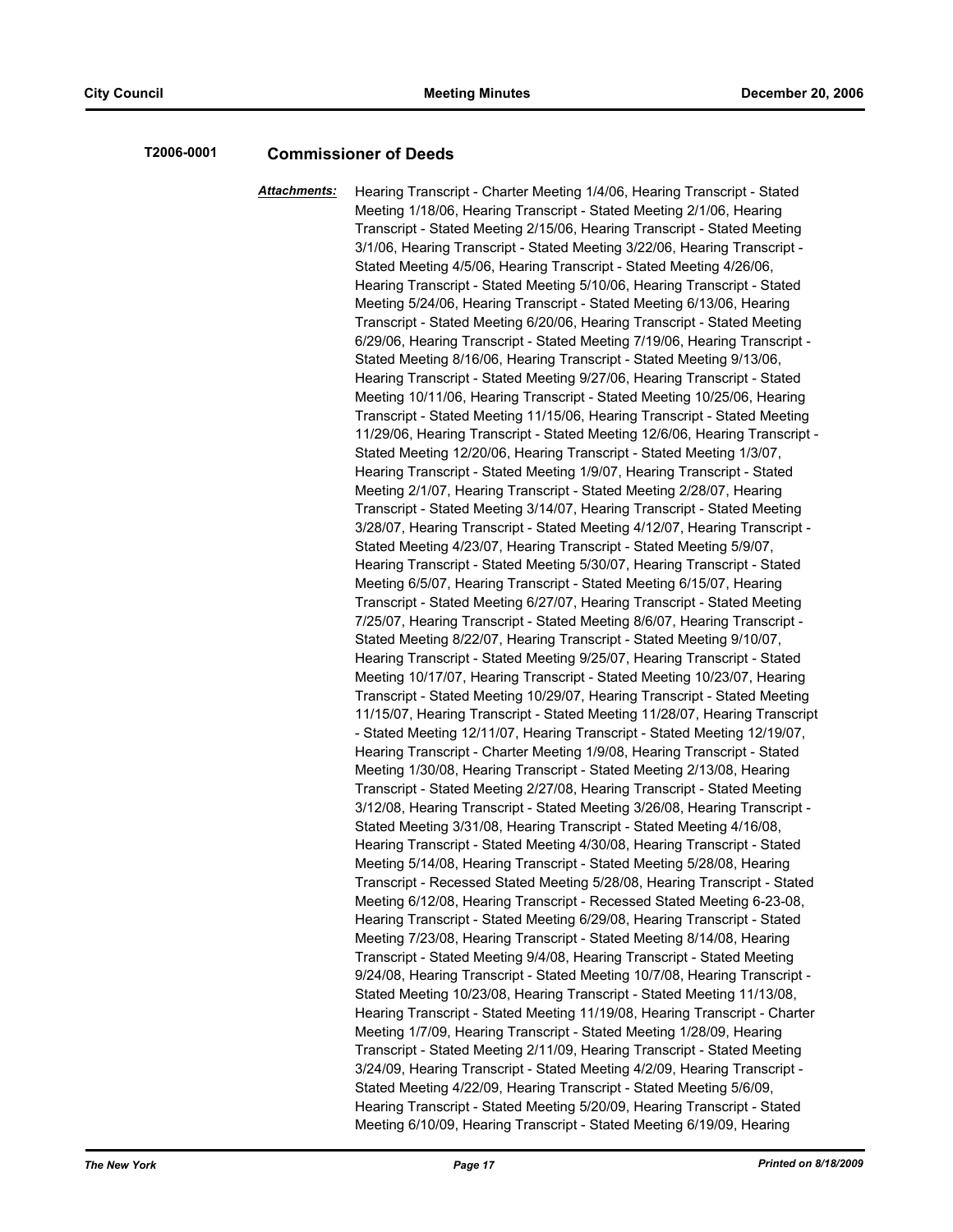Transcript - Stated Meeting 6/30/09

## **A motion was made that this Commissioner of Deeds be Approved, by Council approved by consent Roll Call.**

Coupled on General Order Calendar

Housing and Buildings

**Int 0486-2006 A Local Law to amend the New York city charter, in relation to the establishment of an affordable housing fund and the administrative code of the city of New York, in relation to benefits pursuant to section four hundred twenty-one-a of the real property tax law.**

> *Attachments:* Int. No. 486 - 12/6/06, Press Release 12/6/06, Committee Report 12/11/06, Hearing Transcript 12/11/06, Committee Report 12/12/06, Hearing Transcript 12/12/06, Committee Report 12/19/06, Hearing Transcript 12/19/06, Committee Report - 12/20 Stated Meeting, Media Advisory 12/20/06, Fiscal Impact Statement, Local Law, Hearing Transcript - Stated Meeting 12/20/06

**Enactment No:** 2006/058

**Res 0652-2006 Resolution calling upon the New York State Legislature to pass, and the Governor to approve, an extension of the 421-a tax incentive program that requires longer term affordability of units for low and middle-income New Yorkers by extending the benefit period.**

> *Attachments:* Committee Report, Hearing Transcript, Media Advisory 12/20/06, Hearing Transcript - Stated Meeting 12/20/06

Land Use

**Res 0658-2006 Resolution approving the decision of the City Planning Commission on an application submitted by the Department of Housing Preservation and Development, ULURP No. C 060527 HAK, approving the designation of property located at 1515, 1519-1531 Broadway and 1032-1034 Jefferson Avenue (Block 3387, Lots 1-7, 9, 11, and 12), Brooklyn, as an Urban Development Action Area, approving the project for the area as an Urban Development Action Area Project, and approving the disposition of such property to a developer selected by the Department of Housing Preservation and Development (L.U. No. 234; C 060527 HAK).** *Attachments:* Committee Report, Hearing Transcript - Stated Meeting 12/20/06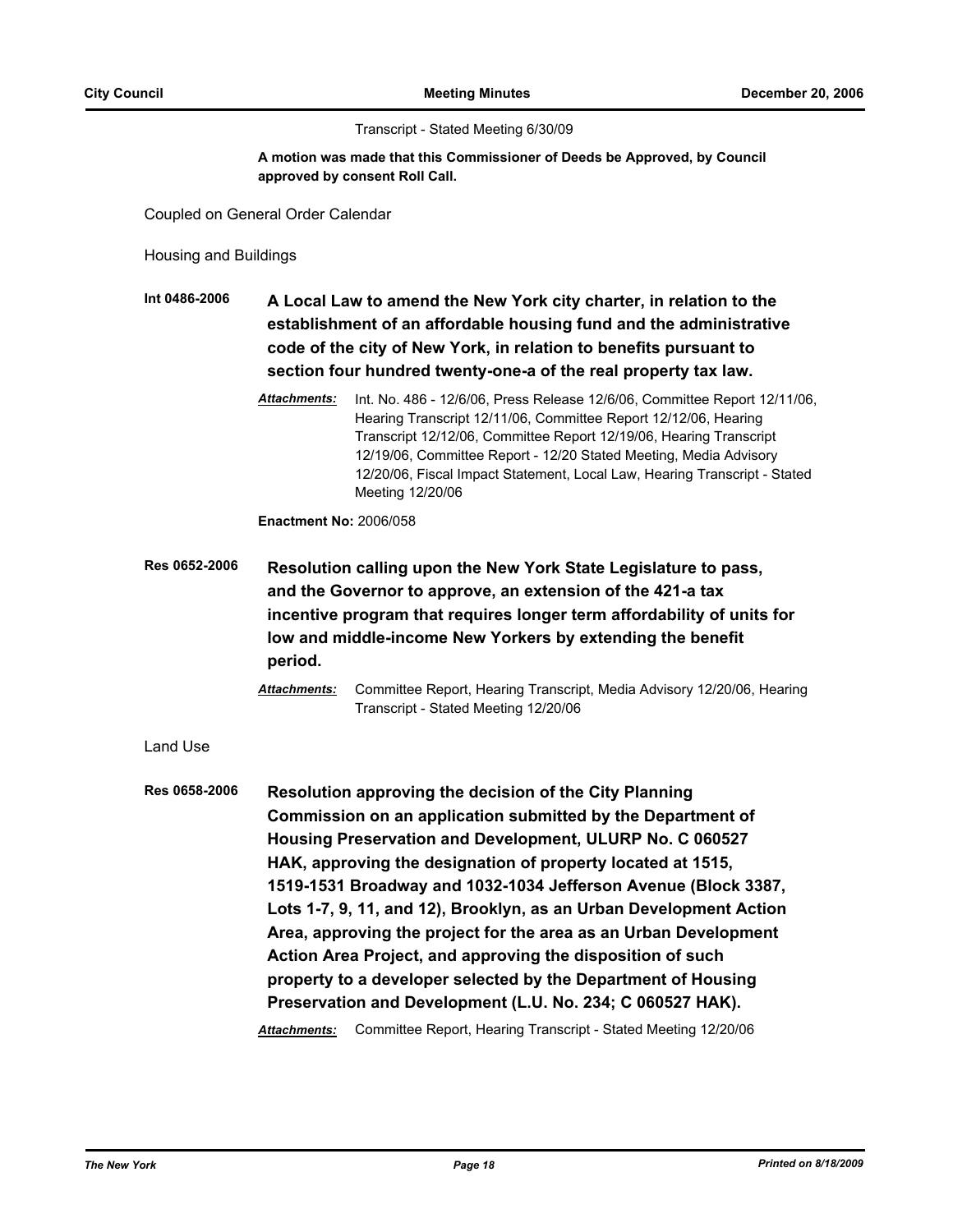| Res 0659-2006 |                                                                                                                                                                                                                                                                                                                                                                                                                                             | <b>Resolution approving an Urban Development Action Area Project</b><br>located at 1000 Decatur Street (Block 3432/Lot 23), Brooklyn, and<br>waiving the urban development action area designation<br>requirement and the Uniform Land Use Review Procedure,<br>pursuant to Sections 693 and 694 of the General Municipal Law<br>(L.U. No. 246; 20075033 HAK).       |
|---------------|---------------------------------------------------------------------------------------------------------------------------------------------------------------------------------------------------------------------------------------------------------------------------------------------------------------------------------------------------------------------------------------------------------------------------------------------|----------------------------------------------------------------------------------------------------------------------------------------------------------------------------------------------------------------------------------------------------------------------------------------------------------------------------------------------------------------------|
|               | Attachments:                                                                                                                                                                                                                                                                                                                                                                                                                                | Committee Report, Hearing Transcript - Stated Meeting 12/20/06, Project<br>Summary                                                                                                                                                                                                                                                                                   |
| Res 0660-2006 |                                                                                                                                                                                                                                                                                                                                                                                                                                             | <b>Resolution approving an Urban Development Action Area Project</b><br>located at 637 Eagle Avenue (Block 2617/Lot 86), the Bronx, and<br>waiving the urban development action area designation<br>requirement and the Uniform Land Use Review Procedure,<br>pursuant to Sections 693 and 694 of the General Municipal Law<br>(L.U. No. 251; 20075046 HAX).         |
|               | Attachments:                                                                                                                                                                                                                                                                                                                                                                                                                                | Committee Report, Hearing Transcript - Stated Meeting 12/20/06, Project<br>Summary                                                                                                                                                                                                                                                                                   |
| Res 0661-2006 | Resolution approving an Urban Development Action Area Project<br>located at 164 Cornelia Street (Block 3382/Lot 34), 34 Schaefer<br>Street (Block 3426/Lot 23), and 197 Hull Street (Block 1534/Lot 41),<br>Brooklyn, and waiving the urban development action area<br>designation requirement and the Uniform Land Use Review<br>Procedure, pursuant to Sections 693 and 694 of the General<br>Municipal Law (L.U. No. 261; 20075056 HAK). |                                                                                                                                                                                                                                                                                                                                                                      |
|               | Attachments:                                                                                                                                                                                                                                                                                                                                                                                                                                | Committee Report, Hearing Transcript - Stated Meeting 12/20/06, Project<br>Summary                                                                                                                                                                                                                                                                                   |
| Res 0662-2006 |                                                                                                                                                                                                                                                                                                                                                                                                                                             | <b>Resolution approving an Urban Development Action Area Project</b><br>located at 1643 East New York Avenue (Block 1450/Lot 47),<br>Brooklyn, and waiving the urban development action area<br>designation requirement and the Uniform Land Use Review<br>Procedure, pursuant to Sections 693 and 694 of the General<br>Municipal Law (L.U. No. 265; 20075060 HAK). |
|               | Attachments:                                                                                                                                                                                                                                                                                                                                                                                                                                | Committee Report, Hearing Transcript - Stated Meeting 12/20/06, Project<br>Summary                                                                                                                                                                                                                                                                                   |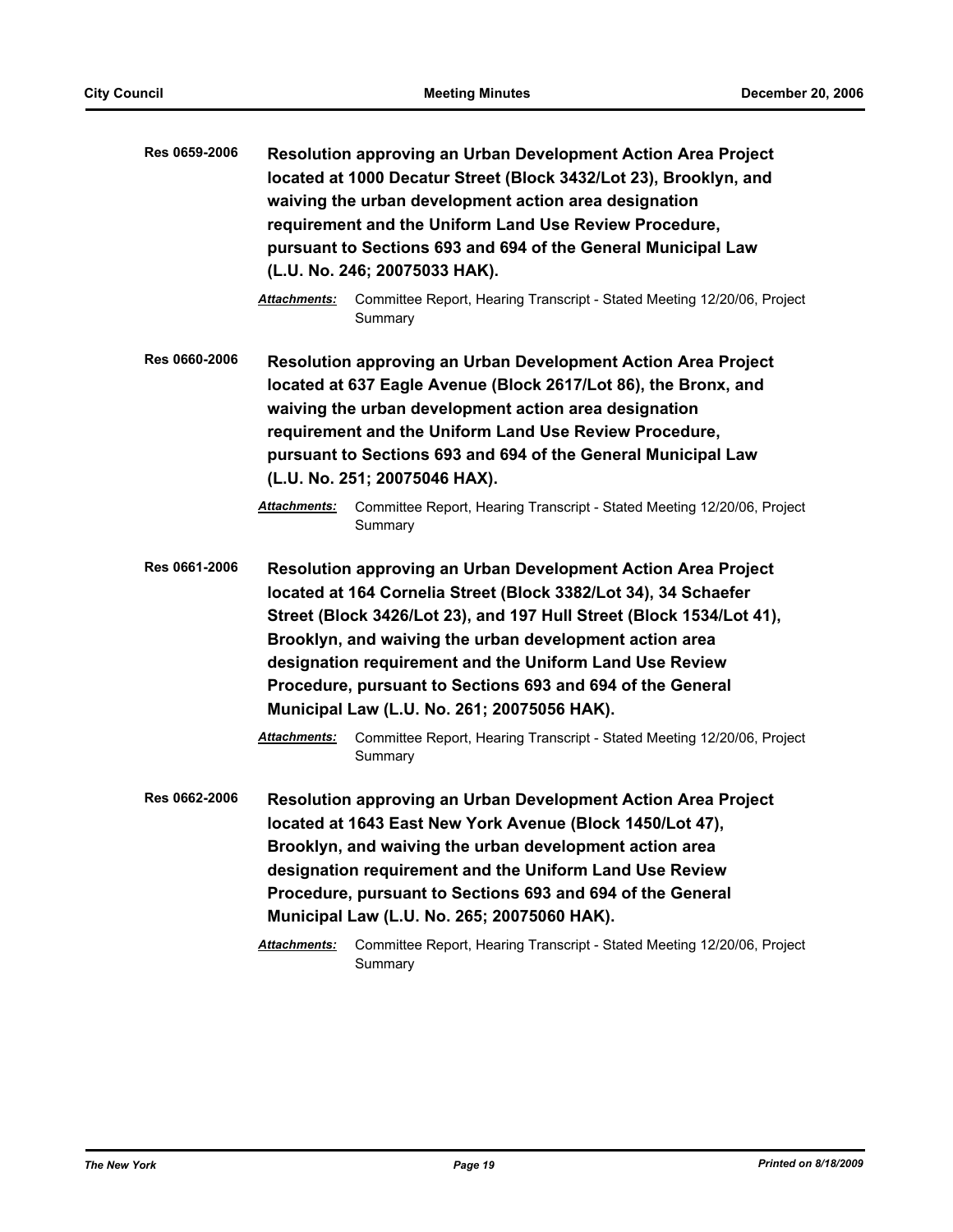| Res 0663-2006 | <b>Resolution approving an Urban Development Action Area Project</b><br>located at 432 Barbey Street (Block 4012/Lot 27) and 146 Hale<br>Avenue (Block 3930/Lot 49), Brooklyn, and waiving the urban<br>development action area designation requirement and the Uniform<br>Land Use Review Procedure, pursuant to Sections 693 and 694 of<br>the General Municipal Law (L.U. No. 268; 20075063 HAK). |                                                                                                                                                                                                                                                                                                                                                                                                                                                                                            |
|---------------|------------------------------------------------------------------------------------------------------------------------------------------------------------------------------------------------------------------------------------------------------------------------------------------------------------------------------------------------------------------------------------------------------|--------------------------------------------------------------------------------------------------------------------------------------------------------------------------------------------------------------------------------------------------------------------------------------------------------------------------------------------------------------------------------------------------------------------------------------------------------------------------------------------|
|               | <b>Attachments:</b>                                                                                                                                                                                                                                                                                                                                                                                  | Committee Report, Hearing Transcript - Stated Meeting 12/20/06, Project<br>Summary                                                                                                                                                                                                                                                                                                                                                                                                         |
| Res 0664-2006 |                                                                                                                                                                                                                                                                                                                                                                                                      | Resolution approving the petition for a revocable consent for an<br>unenclosed sidewalk café located at 70-09 Austin Street, Queens<br>(20075075 TCQ; L.U. No. 331).                                                                                                                                                                                                                                                                                                                       |
|               | Attachments:                                                                                                                                                                                                                                                                                                                                                                                         | Hearing Transcript - Stated Meeting 12/20/06                                                                                                                                                                                                                                                                                                                                                                                                                                               |
| Res 0665-2006 |                                                                                                                                                                                                                                                                                                                                                                                                      | <b>Resolution approving an Urban Development Action Area Project</b><br>located at 329 Lincoln Road (Block 1329/Lot 59), Brooklyn, and<br>waiving the urban development action area designation<br>requirement and the Uniform Land Use Review Procedure,<br>pursuant to Sections 693 and 694 of the General Municipal Law<br>(L.U. No. 335; 20075143 HAK).                                                                                                                                |
|               | <b>Attachments:</b>                                                                                                                                                                                                                                                                                                                                                                                  | Committee Report, Hearing Transcript - Stated Meeting 12/20/06, Project<br>Summary                                                                                                                                                                                                                                                                                                                                                                                                         |
| Res 0666-2006 |                                                                                                                                                                                                                                                                                                                                                                                                      | Resolution approving an Urban Development Action Area Project<br>located at 240 Palmetto Street (Block 3352/Lot 12), 244 Palmetto<br>Street (Block 3352/Lot 14), 242 Woodbine Street (Block 3361/Lot<br>11), and 413 Wilson Avenue (Block 3361/Lot 67), Brooklyn, and<br>waiving the urban development action area designation<br>requirement and the Uniform Land Use Review Procedure,<br>pursuant to Sections 693 and 694 of the General Municipal Law<br>(L.U. No. 336; 20075144 HAK). |
|               | Attachments:                                                                                                                                                                                                                                                                                                                                                                                         | Committee Report, Hearing Transcript - Stated Meeting 12/20/06, Project<br>Summary                                                                                                                                                                                                                                                                                                                                                                                                         |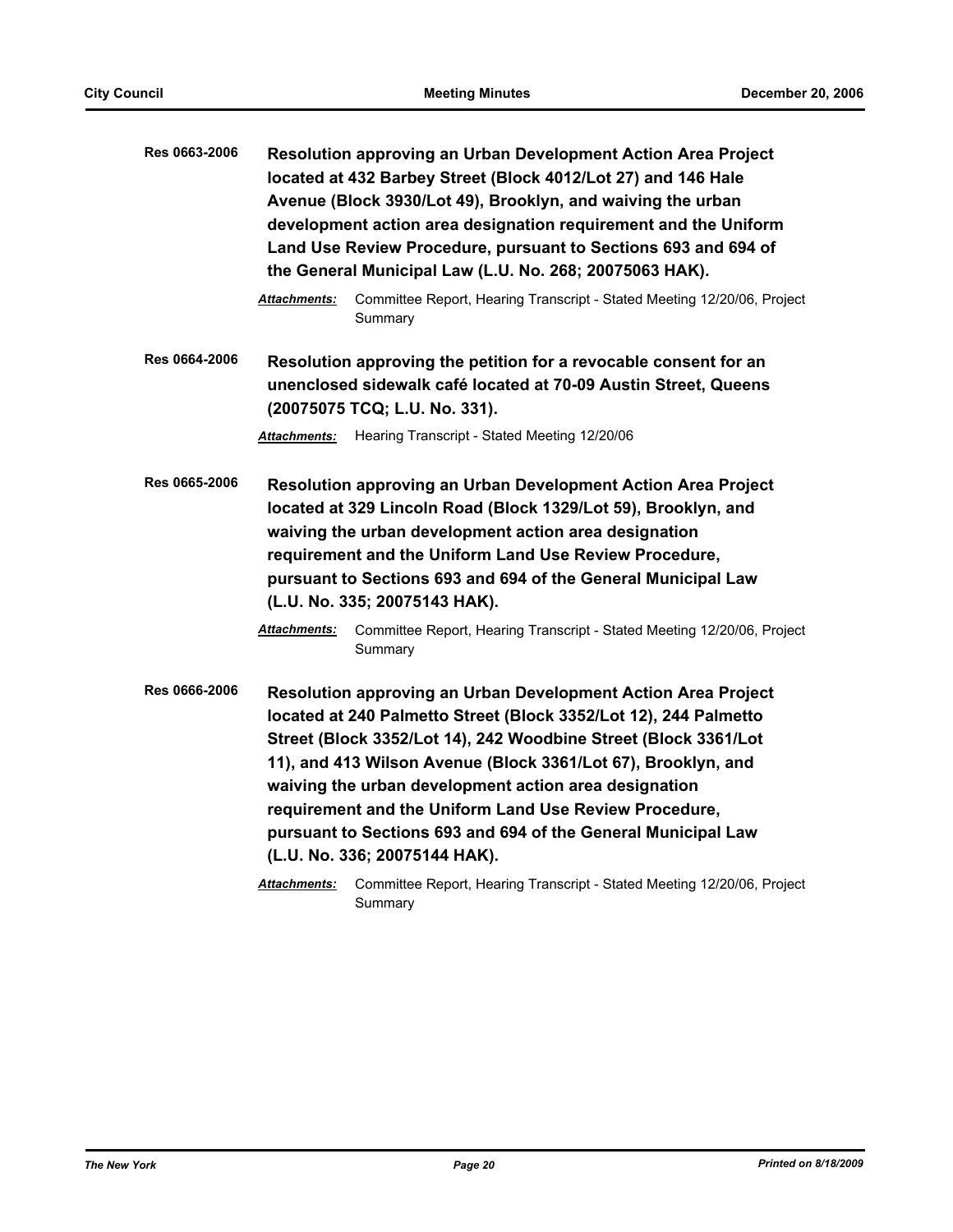| Res 0667-2006 |                                                                                                                                                                                                                                                      | Resolution approving an Urban Development Action Area Project<br>located at 668 Sycamore Street (Block 6382/Lot 11), Staten Island,<br>and waiving the urban development action area designation<br>requirement and the Uniform Land Use Review Procedure,<br>pursuant to Sections 693 and 694 of the General Municipal Law<br>(L.U. No. 340; 20075148 HAR).   |  |
|---------------|------------------------------------------------------------------------------------------------------------------------------------------------------------------------------------------------------------------------------------------------------|----------------------------------------------------------------------------------------------------------------------------------------------------------------------------------------------------------------------------------------------------------------------------------------------------------------------------------------------------------------|--|
|               | <b>Attachments:</b>                                                                                                                                                                                                                                  | Committee Report, Hearing Transcript - Stated Meeting 12/20/06, Project<br>Summary                                                                                                                                                                                                                                                                             |  |
| Res 0668-2006 | Resolution approving a motion to file pursuant to withdrawal of the<br>lease of a parcel of land on the Campus of Woodhull Medical and<br>Mental Health Center located at 760 Broadway (Block 1723/Lot 1),<br>Brooklyn (20075154 HHK; L.U. No. 345). |                                                                                                                                                                                                                                                                                                                                                                |  |
|               |                                                                                                                                                                                                                                                      | Attachments: Committee Report, Hearing Transcript - Stated Meeting 12/20/06                                                                                                                                                                                                                                                                                    |  |
| Res 0669-2006 | HAK).                                                                                                                                                                                                                                                | Resolution approving an Urban Development Action Area Project<br>located at Block 4016/Lots 23-25 and 27-33, Brooklyn, and waiving<br>the urban development action area designation requirement and<br>the Uniform Land Use Review Procedure, pursuant to Sections 693<br>and 694 of the General Municipal Law (L.U. No. 350; 20075156                         |  |
|               | <b>Attachments:</b>                                                                                                                                                                                                                                  | Committee Report, Hearing Transcript - Stated Meeting 12/20/06, Project<br>Summary                                                                                                                                                                                                                                                                             |  |
| Res 0670-2006 |                                                                                                                                                                                                                                                      | <b>Resolution approving an Urban Development Action Area Project</b><br>located at 320 Sterling Street (Block 1321/Lot 11), Brooklyn, and<br>waiving the urban development action area designation<br>requirement and the Uniform Land Use Review Procedure,<br>pursuant to Sections 693 and 694 of the General Municipal Law<br>(L.U. No. 351; 20075157 HAK). |  |
|               | Attachments:                                                                                                                                                                                                                                         | Committee Report, Hearing Transcript - Stated Meeting 12/20/06, Project<br>Summary                                                                                                                                                                                                                                                                             |  |
| Res 0671-2006 |                                                                                                                                                                                                                                                      | Resolution approving an Urban Development Action Area Project<br>located at 208 West 84th Street (Block 1231/Lot 40), Manhattan, and                                                                                                                                                                                                                           |  |
|               |                                                                                                                                                                                                                                                      | waiving the urban development action area designation                                                                                                                                                                                                                                                                                                          |  |
|               |                                                                                                                                                                                                                                                      | requirement and the Uniform Land Use Review Procedure,                                                                                                                                                                                                                                                                                                         |  |
|               |                                                                                                                                                                                                                                                      | pursuant to Sections 693 and 694 of the General Municipal Law<br>(L.U. No. 353; 20075159 HAM).                                                                                                                                                                                                                                                                 |  |
|               |                                                                                                                                                                                                                                                      |                                                                                                                                                                                                                                                                                                                                                                |  |
|               | Attachments:                                                                                                                                                                                                                                         | Committee Report, Hearing Transcript - Stated Meeting 12/20/06, Project<br>Summary                                                                                                                                                                                                                                                                             |  |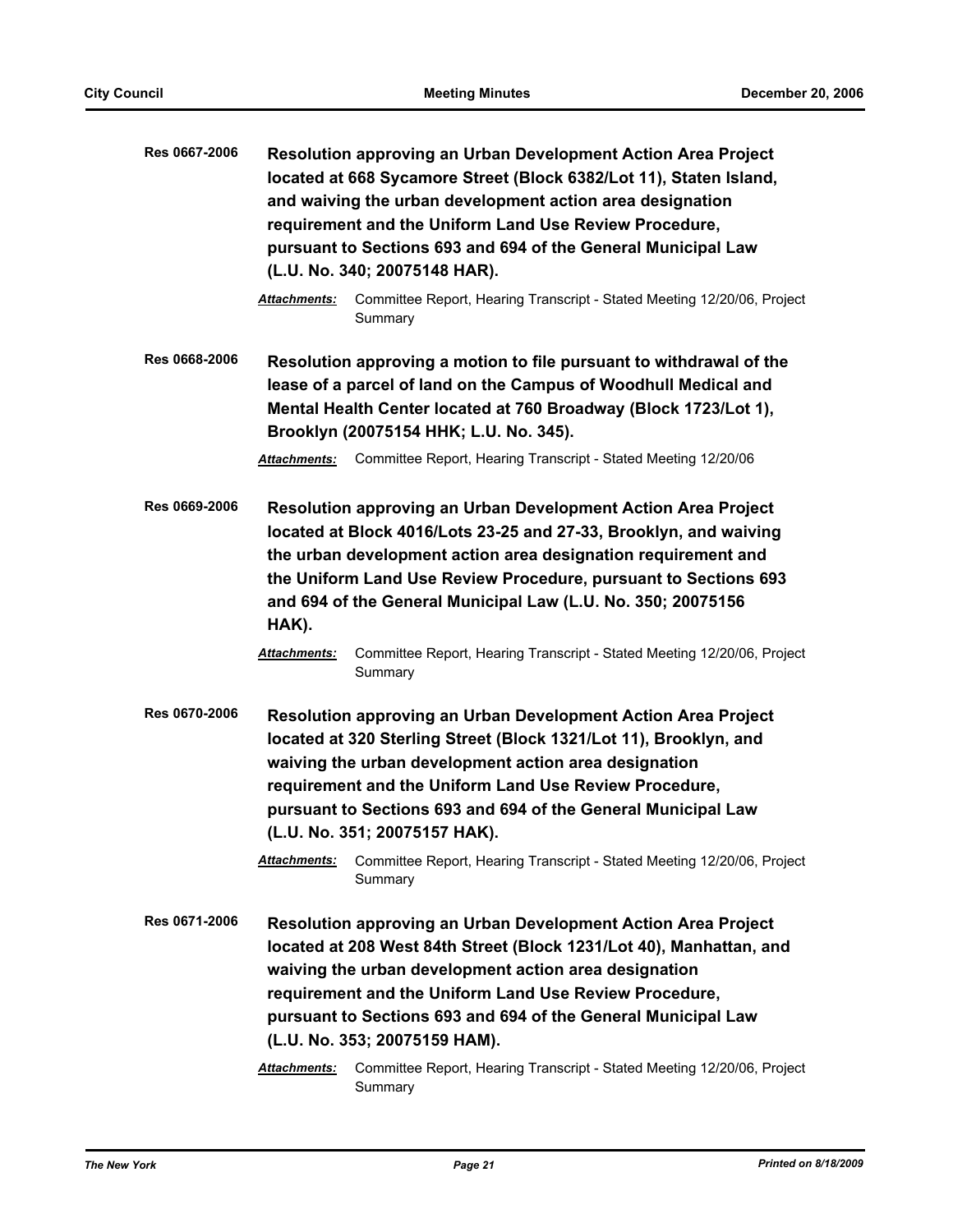| Res 0672-2006                    | Resolution approving an Urban Development Action Area Project<br>located at 44 West 87th Street (Block 1200/Lot 52), Manhattan, and<br>waiving the urban development action area designation<br>requirement and the Uniform Land Use Review Procedure,<br>pursuant to Sections 693 and 694 of the General Municipal Law<br>(L.U. No. 354; 20075160 HAM).                                                                                                     |                                                                                       |  |  |
|----------------------------------|--------------------------------------------------------------------------------------------------------------------------------------------------------------------------------------------------------------------------------------------------------------------------------------------------------------------------------------------------------------------------------------------------------------------------------------------------------------|---------------------------------------------------------------------------------------|--|--|
|                                  | Attachments:                                                                                                                                                                                                                                                                                                                                                                                                                                                 | Committee Report, Hearing Transcript - Stated Meeting 12/20/06, Project<br>Summary    |  |  |
| Res 0673-2006                    | Resolution approving an Urban Development Action Area Project<br>located at 103 East 97th Street (Block 1625/Lot 5), Manhattan, and<br>waiving the urban development action area designation<br>requirement and the Uniform Land Use Review Procedure,<br>pursuant to Sections 693 and 694 of the General Municipal Law<br>(L.U. No. 355; 20075161 HAM).                                                                                                     |                                                                                       |  |  |
|                                  | Attachments:                                                                                                                                                                                                                                                                                                                                                                                                                                                 | Committee Report, Hearing Transcript - Stated Meeting 12/20/06, Project<br>Summary    |  |  |
| Res 0674-2006                    | Resolution approving an Urban Development Action Area Project<br>located at 125 East 101st Street (Block 1629/Lot 10), Manhattan, and<br>waiving the urban development action area designation<br>requirement and the Uniform Land Use Review Procedure,<br>pursuant to Sections 693 and 694 of the General Municipal Law<br>(L.U. No. 357; 20075163 HAM).<br>Committee Report, Hearing Transcript - Stated Meeting 12/20/06, Project<br><b>Attachments:</b> |                                                                                       |  |  |
| Res 0675-2006                    | Summary<br>Resolution approving the site plan for a public school facility to be<br>located at 202 Sherman Avenue (aka 186-196 Sherman Avenue),<br>Manhattan (Non-ULURP No. 20075167 SCM; Preconsidered L.U.<br>No. 361).                                                                                                                                                                                                                                    |                                                                                       |  |  |
|                                  | <b>Attachments:</b>                                                                                                                                                                                                                                                                                                                                                                                                                                          | Committee Report, Hearing Transcript - Stated Meeting 12/20/06                        |  |  |
| Rules, Privileges, and Elections |                                                                                                                                                                                                                                                                                                                                                                                                                                                              |                                                                                       |  |  |
| Res 0676-2006                    |                                                                                                                                                                                                                                                                                                                                                                                                                                                              | Resolution approving Membership Changes to a Subcommittee.                            |  |  |
|                                  | <b>Attachments:</b>                                                                                                                                                                                                                                                                                                                                                                                                                                          | Committee Report, Hearing Transcript, Hearing Transcript - Stated Meeting<br>12/20/06 |  |  |

General Order Calendar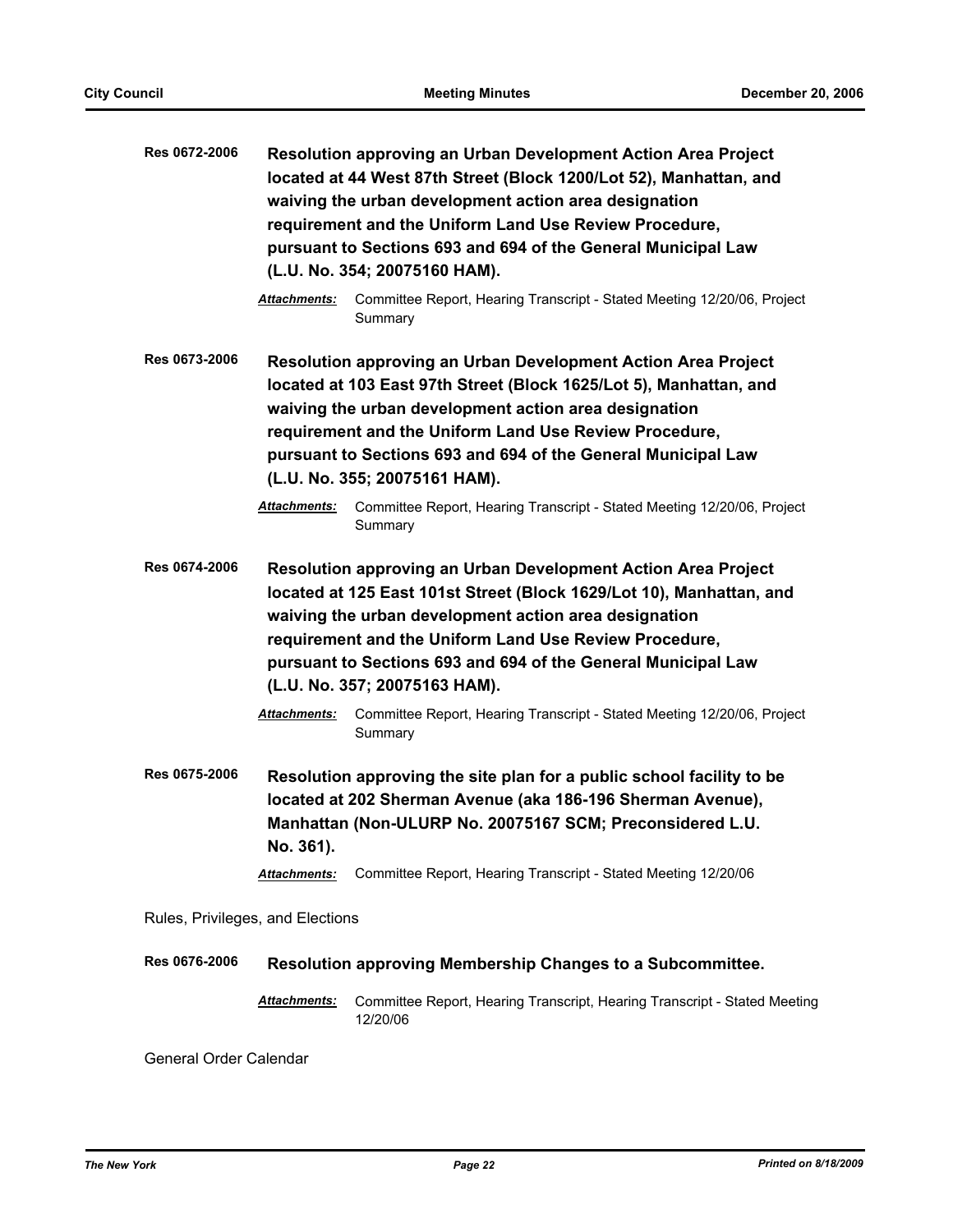**Res 0677-2006 Resolution approving with modifications the decision of the City Planning Commission on ULURP No. C 060562 ZMQ, a Zoning Map change (L.U. No. 346).**

*Attachments:* Committee Report, Hearing Transcript - Stated Meeting 12/20/06

**Res 0678-2006 Resolution approving the decision of the City Planning Commission on Application No. N 060563 ZRY, an amendment of the Zoning Resolution of the City of New York, relating to Article I, Chapter 1 (Title, Establishment of Controls, and Interpretation of Regulations) concerning building permits within R2A districts after the effective of any applicable Zoning Map Amendment (L.U. No. 347).**

*Attachments:* Committee Report, Hearing Transcript - Stated Meeting 12/20/06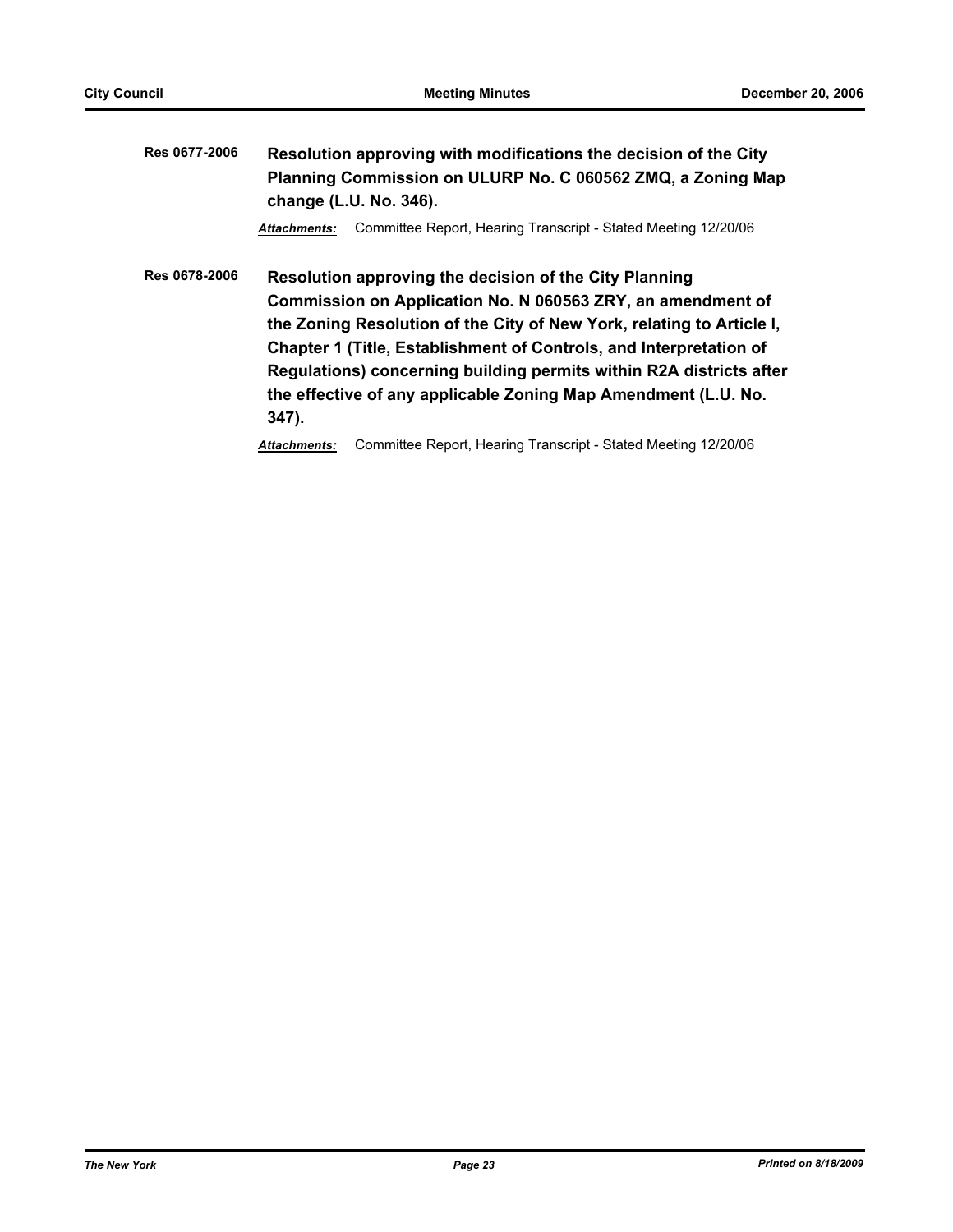# **T2006-0001 Commissioner of Deeds**

*Attachments:* Hearing Transcript - Charter Meeting 1/4/06, Hearing Transcript - Stated Meeting 1/18/06, Hearing Transcript - Stated Meeting 2/1/06, Hearing Transcript - Stated Meeting 2/15/06, Hearing Transcript - Stated Meeting 3/1/06, Hearing Transcript - Stated Meeting 3/22/06, Hearing Transcript - Stated Meeting 4/5/06, Hearing Transcript - Stated Meeting 4/26/06, Hearing Transcript - Stated Meeting 5/10/06, Hearing Transcript - Stated Meeting 5/24/06, Hearing Transcript - Stated Meeting 6/13/06, Hearing Transcript - Stated Meeting 6/20/06, Hearing Transcript - Stated Meeting 6/29/06, Hearing Transcript - Stated Meeting 7/19/06, Hearing Transcript - Stated Meeting 8/16/06, Hearing Transcript - Stated Meeting 9/13/06, Hearing Transcript - Stated Meeting 9/27/06, Hearing Transcript - Stated Meeting 10/11/06, Hearing Transcript - Stated Meeting 10/25/06, Hearing Transcript - Stated Meeting 11/15/06, Hearing Transcript - Stated Meeting 11/29/06, Hearing Transcript - Stated Meeting 12/6/06, Hearing Transcript - Stated Meeting 12/20/06, Hearing Transcript - Stated Meeting 1/3/07, Hearing Transcript - Stated Meeting 1/9/07, Hearing Transcript - Stated Meeting 2/1/07, Hearing Transcript - Stated Meeting 2/28/07, Hearing Transcript - Stated Meeting 3/14/07, Hearing Transcript - Stated Meeting 3/28/07, Hearing Transcript - Stated Meeting 4/12/07, Hearing Transcript - Stated Meeting 4/23/07, Hearing Transcript - Stated Meeting 5/9/07, Hearing Transcript - Stated Meeting 5/30/07, Hearing Transcript - Stated Meeting 6/5/07, Hearing Transcript - Stated Meeting 6/15/07, Hearing Transcript - Stated Meeting 6/27/07, Hearing Transcript - Stated Meeting 7/25/07, Hearing Transcript - Stated Meeting 8/6/07, Hearing Transcript - Stated Meeting 8/22/07, Hearing Transcript - Stated Meeting 9/10/07, Hearing Transcript - Stated Meeting 9/25/07, Hearing Transcript - Stated Meeting 10/17/07, Hearing Transcript - Stated Meeting 10/23/07, Hearing Transcript - Stated Meeting 10/29/07, Hearing Transcript - Stated Meeting 11/15/07, Hearing Transcript - Stated Meeting 11/28/07, Hearing Transcript - Stated Meeting 12/11/07, Hearing Transcript - Stated Meeting 12/19/07, Hearing Transcript - Charter Meeting 1/9/08, Hearing Transcript - Stated Meeting 1/30/08, Hearing Transcript - Stated Meeting 2/13/08, Hearing Transcript - Stated Meeting 2/27/08, Hearing Transcript - Stated Meeting 3/12/08, Hearing Transcript - Stated Meeting 3/26/08, Hearing Transcript - Stated Meeting 3/31/08, Hearing Transcript - Stated Meeting 4/16/08, Hearing Transcript - Stated Meeting 4/30/08, Hearing Transcript - Stated Meeting 5/14/08, Hearing Transcript - Stated Meeting 5/28/08, Hearing Transcript - Recessed Stated Meeting 5/28/08, Hearing Transcript - Stated Meeting 6/12/08, Hearing Transcript - Recessed Stated Meeting 6-23-08, Hearing Transcript - Stated Meeting 6/29/08, Hearing Transcript - Stated Meeting 7/23/08, Hearing Transcript - Stated Meeting 8/14/08, Hearing Transcript - Stated Meeting 9/4/08, Hearing Transcript - Stated Meeting 9/24/08, Hearing Transcript - Stated Meeting 10/7/08, Hearing Transcript - Stated Meeting 10/23/08, Hearing Transcript - Stated Meeting 11/13/08, Hearing Transcript - Stated Meeting 11/19/08, Hearing Transcript - Charter Meeting 1/7/09, Hearing Transcript - Stated Meeting 1/28/09, Hearing Transcript - Stated Meeting 2/11/09, Hearing Transcript - Stated Meeting 3/24/09, Hearing Transcript - Stated Meeting 4/2/09, Hearing Transcript - Stated Meeting 4/22/09, Hearing Transcript - Stated Meeting 5/6/09, Hearing Transcript - Stated Meeting 5/20/09, Hearing Transcript - Stated Meeting 6/10/09, Hearing Transcript - Stated Meeting 6/19/09, Hearing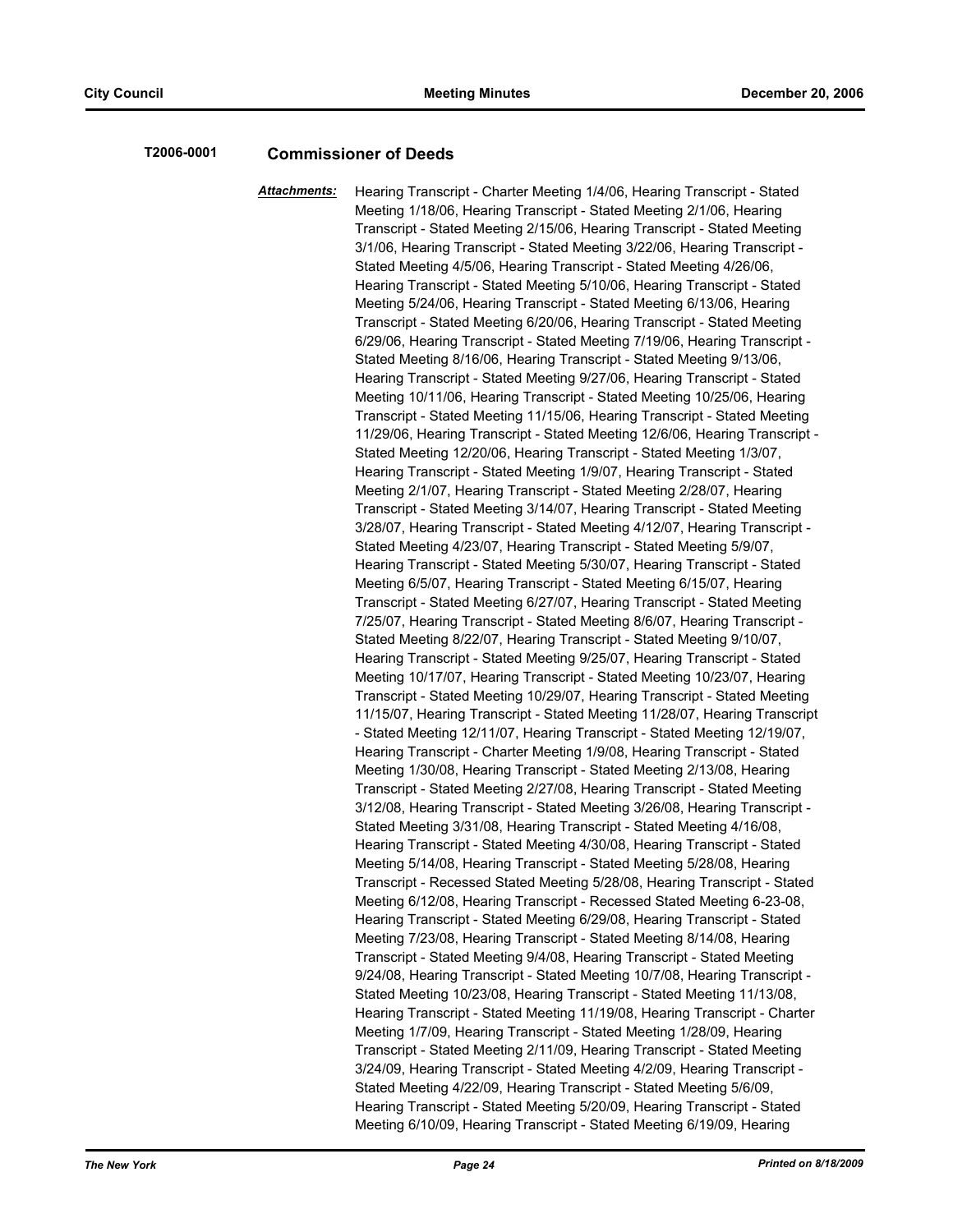Transcript - Stated Meeting 6/30/09

*The Public Advocate (Ms. Gotbaum) put the question whether the Council would agree with and adopt such reports, which were decided in the affirmative by the following vote:*

#### **A motion was made that these files be approved by consent vote.**

### **Affirmative,** 49 -

Speaker Quinn, Addabbo Jr., Arroyo, Avella, Baez, Barron, Brewer, Clarke, Comrie Jr., Dickens, Dilan, de Blasio, Felder, Fidler, Foster, Gallagher, Garodnick, Gennaro, Gentile, Gerson, Gioia, Gonzalez, Jackson, James, Katz, Koppell, Lappin, Liu, Mark-Viverito, Martinez, McMahon, Mealy, Mendez, Monserrate, Nelson, Oddo, Palma, Recchia Jr., Rivera, Sanders Jr., Seabrook, Sears, Stewart, Vacca, Vallone Jr., Vann, Weprin, White Jr. and Yassky

#### **Excused,** 2 -

#### Lanza and Reyna

*The following files were removed from the General Order Calendar and voted separately: Int No. 486-A and Res No. 652.*

*See files for individual votes.*

#### Introduction & Reading of Bills See Attached 13.

- 14. Discussion of Resolutions
- 15. Resolutons

*None*

- 16. General Discussion
- 17. Extension of Remarks

INTRODUCTION AND READING OF BILLS

**Res 0652-2006 Resolution calling upon the New York State Legislature to pass, and the Governor to approve, an extension of the 421-a tax incentive program that requires longer term affordability of units for low and middle-income New Yorkers by extending the benefit period.**

- *Sponsors:* By The Speaker (Speaker Quinn) and Council Members Dilan, Brewer, Baez, Clarke, Dickens, Felder, Fidler, Jackson, Liu, Palma, Seabrook, Vann and Weprin
- *Attachments:* Committee Report, Hearing Transcript, Media Advisory 12/20/06, Hearing Transcript - Stated Meeting 12/20/06

**This Resolution was Referred to Comm by Council to the Committee on Housing and Buildings**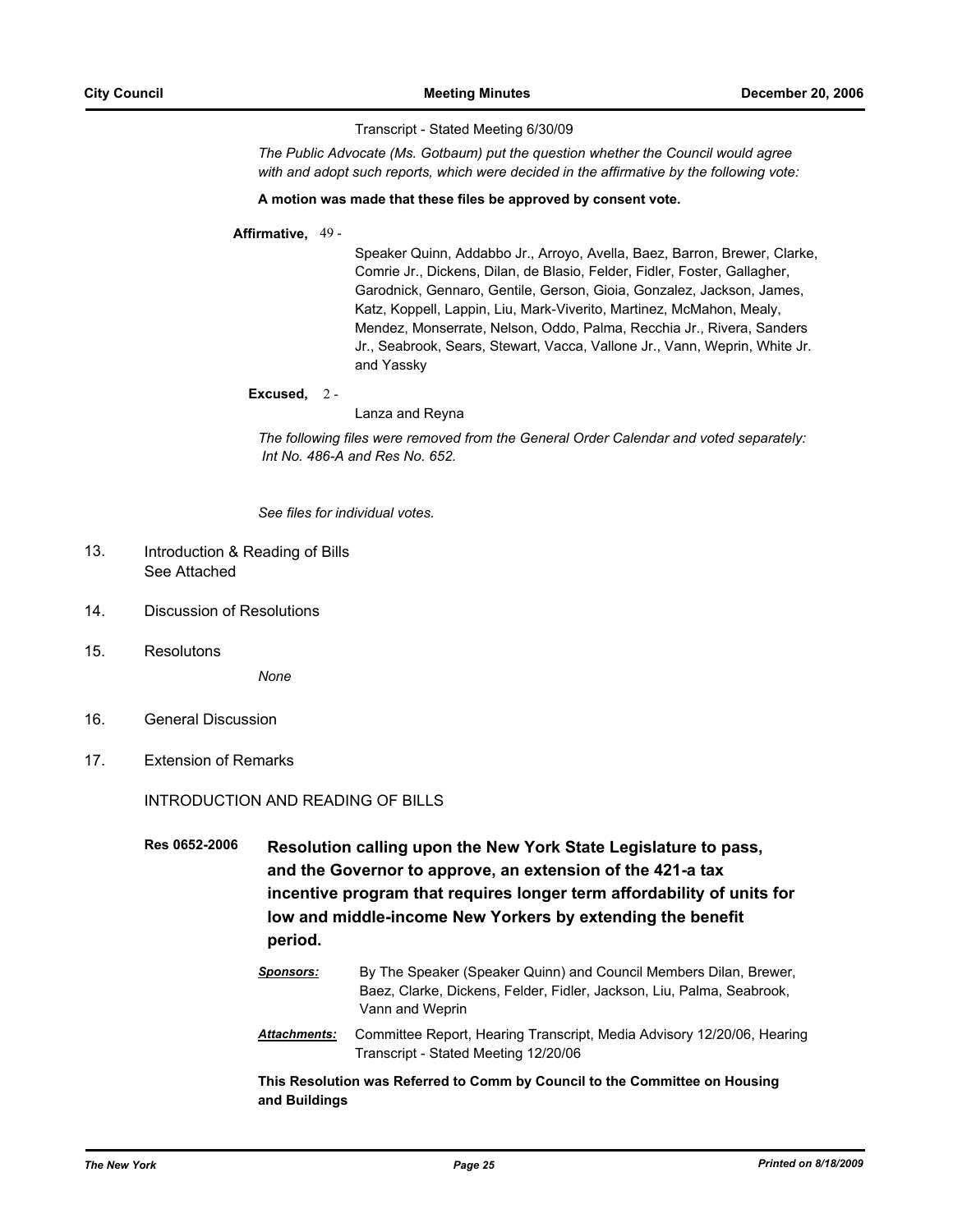| Res 0653-2006 | Resolution urging the United States Congress to pass the Count<br>Every Vote Act of 2005, introduced in the Senate by Senator Hillary<br>Rodham Clinton (Sen. 450, 109th Cong., (Feb. 17, 2005)) and in the<br>House by Representative Stephanie Tubbs Jones (H.R. 939, 109th<br>Cong., (Feb. 17, 2005)) a comprehensive package of<br>pro-democracy, pro-voter legislation that contains the Civic<br>Participation Act of 2005, a measure to restore voting rights in<br>federal elections to ex-offenders who have completed their<br>sentences. |                                                                                                                               |  |  |
|---------------|-----------------------------------------------------------------------------------------------------------------------------------------------------------------------------------------------------------------------------------------------------------------------------------------------------------------------------------------------------------------------------------------------------------------------------------------------------------------------------------------------------------------------------------------------------|-------------------------------------------------------------------------------------------------------------------------------|--|--|
|               | <b>Sponsors:</b>                                                                                                                                                                                                                                                                                                                                                                                                                                                                                                                                    | By Council Members Barron, Jackson, Mealy, Palma, Sanders Jr. and<br>Vann                                                     |  |  |
|               | This Resolution was Referred to Comm by Council to the Committee on<br><b>Governmental Operations</b>                                                                                                                                                                                                                                                                                                                                                                                                                                               |                                                                                                                               |  |  |
| Res 0654-2006 | <b>Resolution calling upon the New Jersey State Police Department</b><br>and the United States Department of Justice to cease portraying<br>Assata Shakur as a terrorist, and calling upon the appropriate<br>authorities to rescind the reward for Shakur's capture and grant her<br>clemency.                                                                                                                                                                                                                                                     |                                                                                                                               |  |  |
|               | Sponsors:                                                                                                                                                                                                                                                                                                                                                                                                                                                                                                                                           | By Council Members Barron and Palma                                                                                           |  |  |
|               | <b>Safety</b>                                                                                                                                                                                                                                                                                                                                                                                                                                                                                                                                       | This Resolution was Referred to Comm by Council to the Committee on Public                                                    |  |  |
| Res 0655-2006 | Resolution calling upon the New York State Board of Real Estate<br>and the New York State Department of State to adopt appropriate<br>guidelines and enforcement measures on the use of the Internet for<br>real estate business purposes.                                                                                                                                                                                                                                                                                                          |                                                                                                                               |  |  |
|               | <b>Sponsors:</b>                                                                                                                                                                                                                                                                                                                                                                                                                                                                                                                                    | By Council Members Brewer, Gerson, James, Palma and Seabrook                                                                  |  |  |
|               | This Resolution was Referred to Comm by Council to the Committee on Housing<br>and Buildings                                                                                                                                                                                                                                                                                                                                                                                                                                                        |                                                                                                                               |  |  |
| Res 0656-2006 | Resolution calling upon the New York City Department of<br>Transportation and the New York City Department of Health and<br>Mental Hygiene to develop a comprehensive plan to address truck<br>traffic pollution in the South Bronx area, which is contributing to<br>increased asthma rates among South Bronx children.                                                                                                                                                                                                                            |                                                                                                                               |  |  |
|               | <b>Sponsors:</b>                                                                                                                                                                                                                                                                                                                                                                                                                                                                                                                                    | By Council Members Foster, Gerson, Gonzalez, Jackson, James, Koppell,<br>Mealy, Nelson, Palma, Sanders Jr., Seabrook and Vann |  |  |
|               | This Resolution was Referred to Comm by Council to the Committee on<br><b>Transportation</b>                                                                                                                                                                                                                                                                                                                                                                                                                                                        |                                                                                                                               |  |  |
|               |                                                                                                                                                                                                                                                                                                                                                                                                                                                                                                                                                     | This Resolution was Referred to Comm by Council to the Committee on Health                                                    |  |  |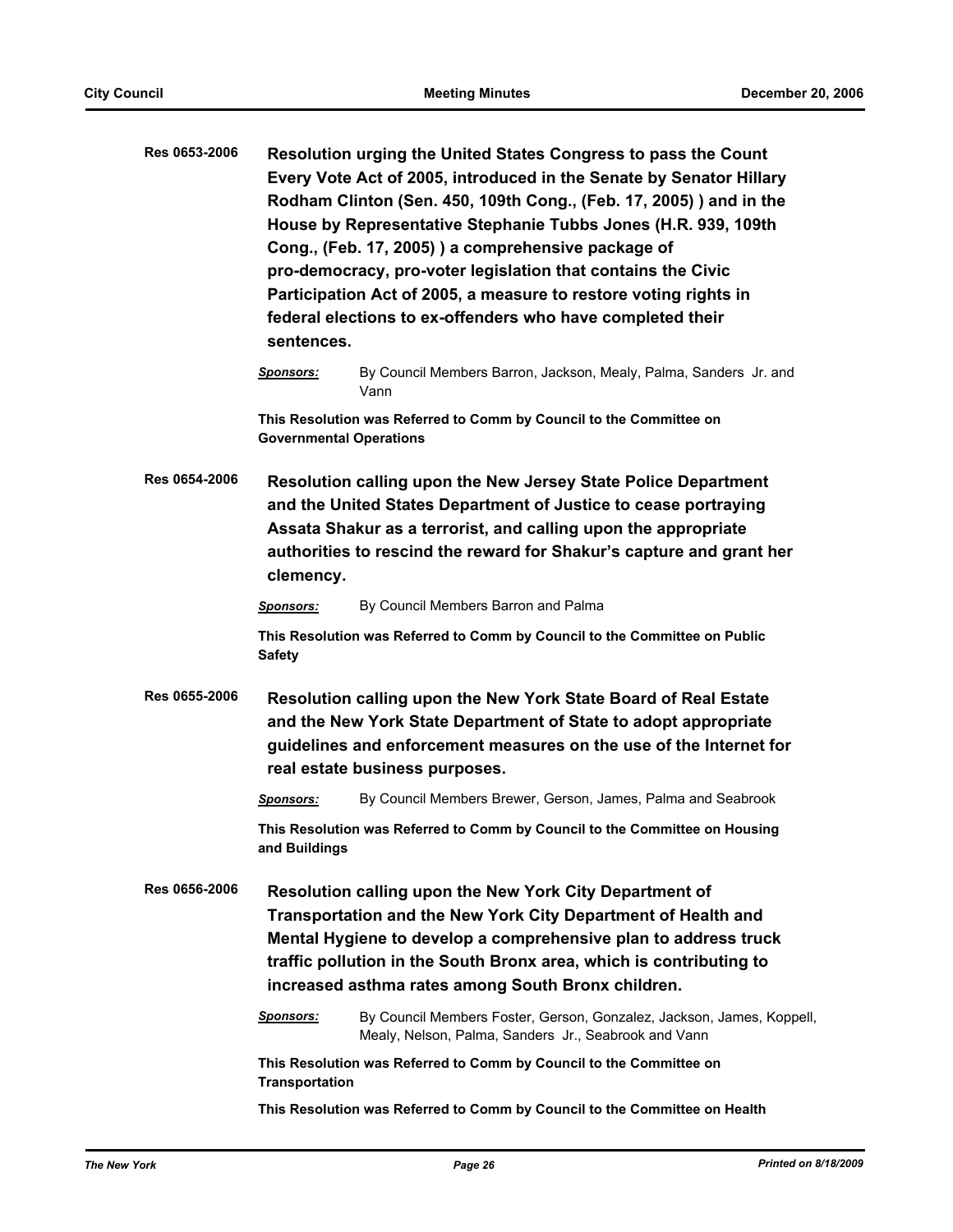| Int 0493-2006 | A Local Law to amend the administrative code of the city of New<br>York, in relation to publishing a list of standard charges for<br>plumbing repairs.                                                                                                  |                                                                                                                                                                      |  |  |
|---------------|---------------------------------------------------------------------------------------------------------------------------------------------------------------------------------------------------------------------------------------------------------|----------------------------------------------------------------------------------------------------------------------------------------------------------------------|--|--|
|               | <b>Sponsors:</b>                                                                                                                                                                                                                                        | By Council Members James, Gentile, Gonzalez, Palma and Seabrook                                                                                                      |  |  |
|               | and Buildings                                                                                                                                                                                                                                           | This Introduction was Referred to Comm by Council to the Committee on Housing                                                                                        |  |  |
| Int 0494-2006 | A Local Law to amend the administrative code of the city of New<br>York, in relation to the exemption of tax liens on residences of<br>certain low-income persons, low-income seniors, and persons with<br>disabilities from the tax lien sale program. |                                                                                                                                                                      |  |  |
|               | <b>Sponsors:</b>                                                                                                                                                                                                                                        | By Council Members James, Dickens, Felder, Gerson, Gonzalez, Mealy,<br>Palma, Seabrook, Stewart and Vann                                                             |  |  |
|               | This Introduction was Referred to Comm by Council to the Committee on Finance                                                                                                                                                                           |                                                                                                                                                                      |  |  |
| Res 0657-2006 | Resolution calling upon the New York State Legislature and the<br>Governor to enact legislation to extend and increase New York<br>City's property tax rebate program.                                                                                  |                                                                                                                                                                      |  |  |
|               | <b>Sponsors:</b>                                                                                                                                                                                                                                        | By Council Members Dickens, Felder, Gentile, Gonzalez, James, Mealy,<br>Nelson, Recchia Jr., Sanders Jr., Seabrook, Stewart, Reyna, Barron,<br>Vacca and Vallone Jr. |  |  |
|               | This Resolution was Referred to Comm by Council to the Committee on Finance                                                                                                                                                                             |                                                                                                                                                                      |  |  |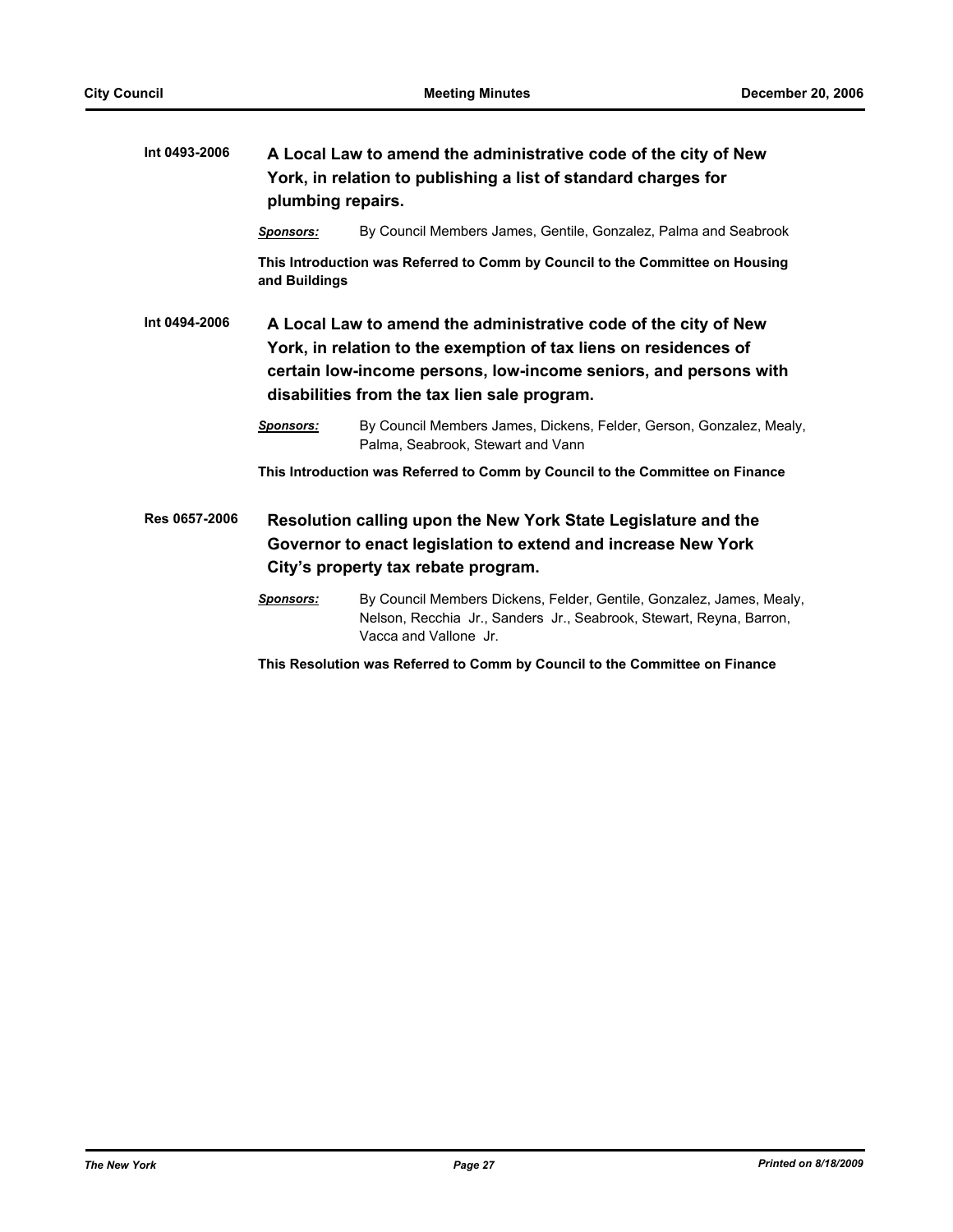**Int 0495-2006 A Local Law in relation to the date of submission by the mayor of a preliminary management report and the date prior to which the council shall conduct public hearings and the date by which the council shall submit a report or reports pertaining thereto, the date of submission by the director of management and budget and the director of city planning of a draft ten-year capital strategy, the date of submission by the city planning commission of a report on the draft ten-year capital strategy, the date of submission by the mayor of the preliminary certificate regarding debt and reserves and appropriations and expenditures for capital projects, the date of submission by the mayor of the preliminary budget, the date of publication by the director of the independent budget office of a report on revenues and expenditures, the date of submission by the community boards of statements in regard to the preliminary budget, the date of submission by the commissioner of finance of an estimate of the assessed valuation of real property and statement of real property taxes due, expected to be received, and uncollected, the date of submission by the mayor of a tax benefit report, the date of submission by the borough boards of statements on budget priorities, the date of submission by the council of estimates of the financial needs of the council, the date of submission by the borough presidents of proposed modifications of the preliminary budget, the date of publication by the director of the independent budget office of a report analyzing the preliminary budget, the date by which the council shall hold hearings and submit recommendations in regard to the preliminary budget, and the date of submission by the campaign finance board of estimates of the financial needs of the campaign finance board, relating to the fiscal year two thousand eight.**

*Sponsors:* By Council Members Weprin, Gerson and Seabrook

*Attachments:* Committee Report, Hearing Transcript, Fiscal Impact Statement, Local Law, Hearing Transcript - Stated Meeting 1/9/07

**This Introduction was Referred to Comm by Council to the Committee on Finance**

**Enactment No:** 2007/002